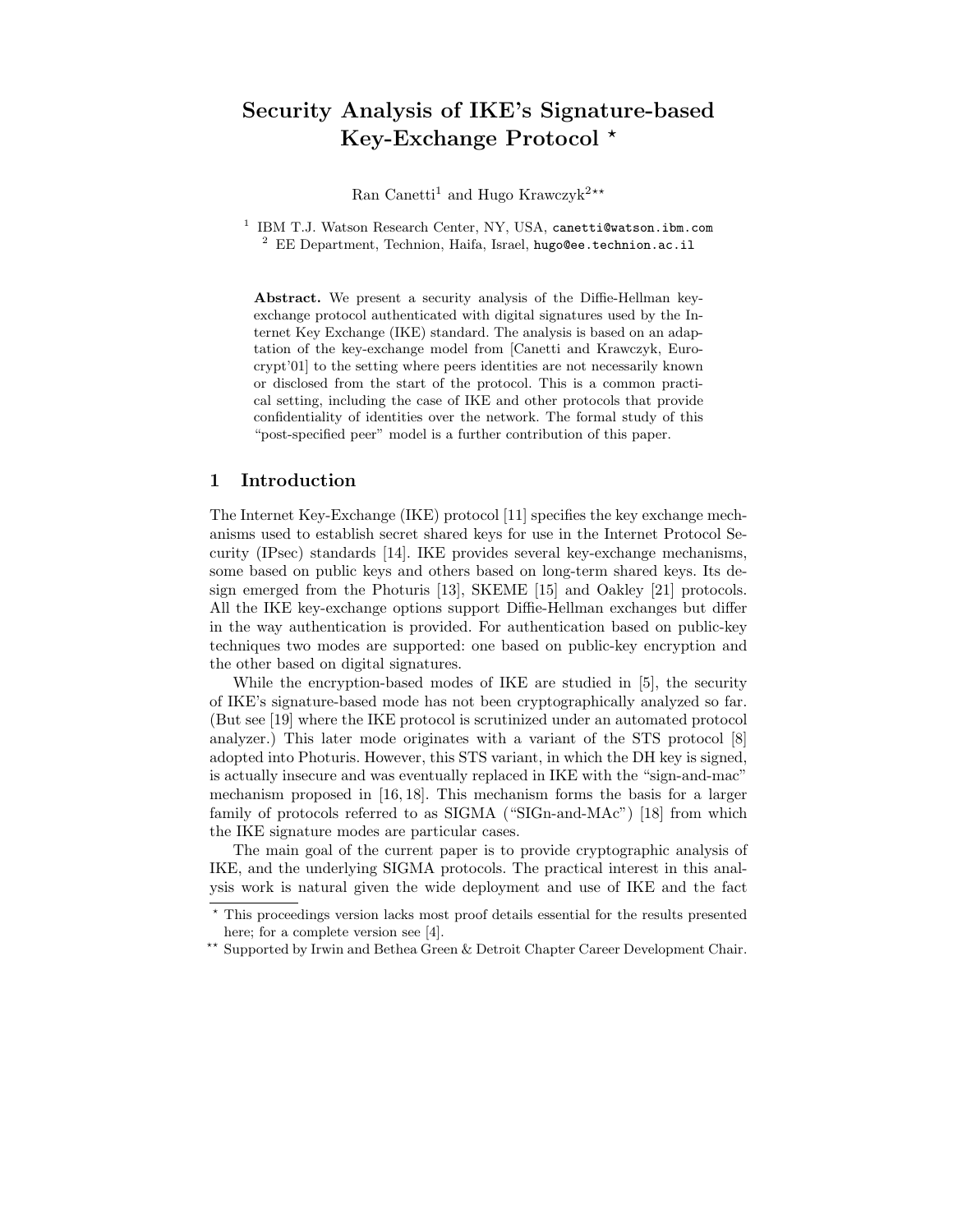that authentication via signatures is the most common mode of public-key authentication used in the context of  $IKE$ .<sup>1</sup> Yet, the more basic importance of this analytical work is in contributing to a further development of a theory that supports the analysis of complex and more functional protocols as required in real-world applications. Let us discuss two such issues, that are directly relevant to the design of IKE. One such issue (not dealt with in previous formal analysis work of key-exchange protocols) is the requirement for identity concealment. That is, the ability to protect the identities of the peers to a key-exchange session from eavesdroppers in the network (and, in some case, from active attackers as well). While this requirement may be perceived at first glance as having minor effects on the protocols, it actually poses significant challenges in terms of design and analysis. One piece of evidence pointing out to this difficulty is the fact that the STS protocol and its variants (see [8, 20]) that are considered as prime examples of key-exchange protocols offering identity protection, turned out to be insecure (they fail to ensure an authenticated binding between peers to the session and the exchanged secret key). The general reason behind this difficulty is the conflicting character of the authentication and identity-concealment requirements.

Another issue arising in the context of IKE is the possible unavailability of the peer identity at the onset of the protocol. In previous analytical work (such as [2, 22, 5]) the peer identities are assumed to be specified and given at the onset of a session activation, and the task of the protocol is to guarantee that it is this particular pre-specified peer the one which the key is agreed. In contrast, in IKE a party may be activated to exchange a key with an "address" of a peer but without a specified identity for that peer. This is a common case in practical situations. For example, the key-exchange session may take place with any one of a set of servers sitting behind a  $\text{(url/ip)}$  address specified in the session activation. Or, a party may respond to a request for a key exchange coming from a peer that is not willing to reveal its identity over the network and, sometimes, not even to the responder before the latter has authenticated itself (e.g., a roaming mobile user connecting from a temporary address, or a smartcard that authenticates the legitimacy of the card-reader before disclosing its own identity). So, how do the parties know who they are authenticating? The point is that each party learns the peer's identity during the protocol. A secure protocol in this setting will detect impersonation and will ensure that the learned identity is authentic (informally, if Alice completes a session with the view "I exchanged the session key  $k$  with Bob", then it is guaranteed that no other party than Bob learns  $k$ , and if Bob completes the session then it associates the key  $k$ with Alice).<sup>2</sup> In this paper we refer to this general setting as the "post-specified peer" model.

<sup>&</sup>lt;sup>1</sup> In particular, recent suggestions in the IPsec working group for variants of the keyexchange protocols in IKE fall also under the family of protocols analyzed here.

<sup>&</sup>lt;sup>2</sup> The issue of whether a party may agree to establish a session with the particular peer whose identity is learned during the key-exchange process is an orthogonal issue taken care by a separate "policy engine" run by the party.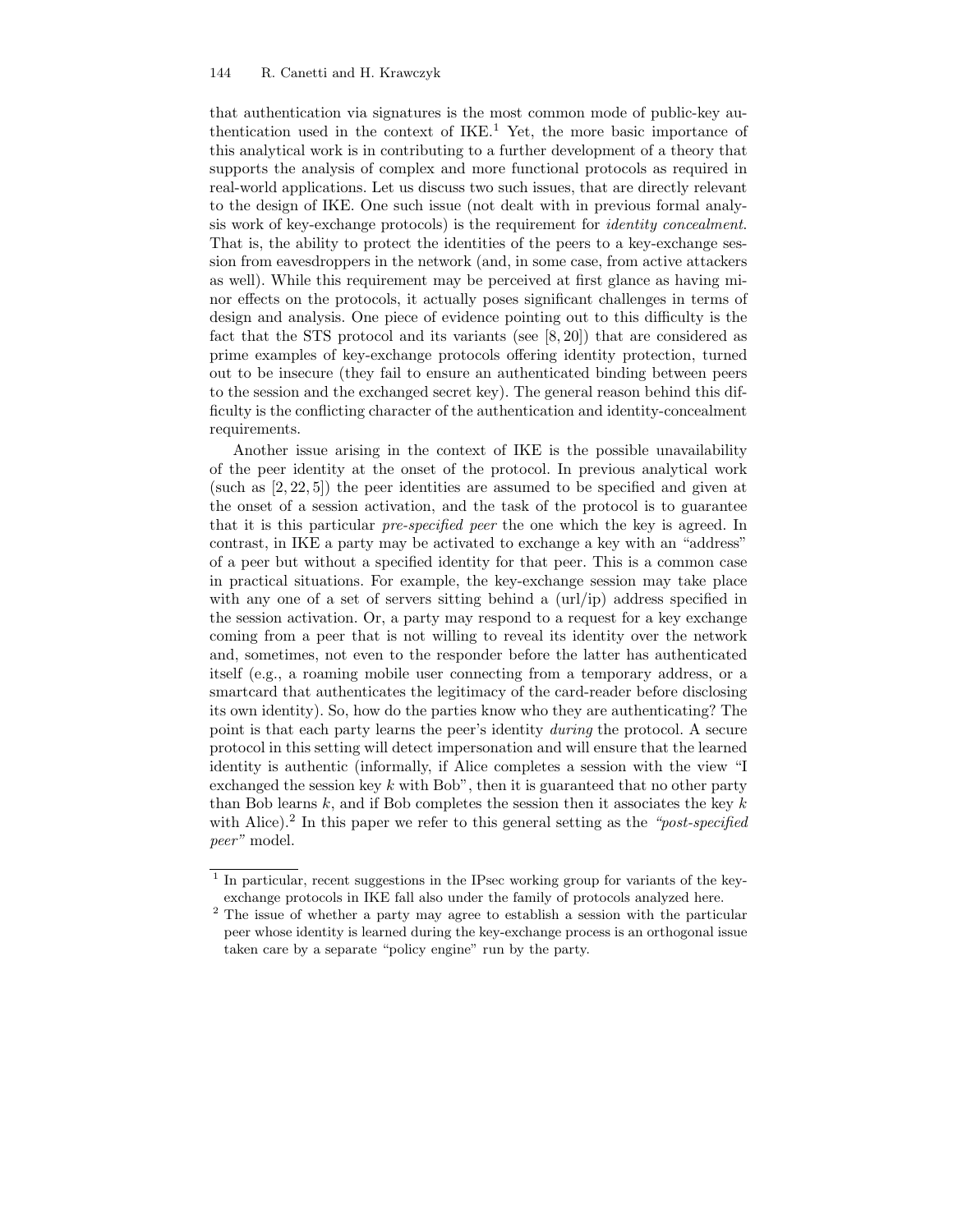Remark. Note the crucial difference between this "post-specified peer" model and the "anonymous" model of protocols such as SSL where the server's identity is publicly known from the start of the protocol while the client's identity remains undisclosed even when the key exchange finishes. In the anonymous case, the client does not authenticate at all to the server; authentication happens only in the other direction: the server authenticates to the client. A formal treatment of this anonymous uni-directional model of authentication is proposed in [22].

The combination of the requirement for identity protection and the "postspecified peer" setting puts additional constraints on the design of protocols. For example, the natural and simple Diffie-Hellman protocol authenticated with digital signatures defined by ISO [12] and proven in [5], is not suitable for providing identity protection in the post-specified peer model. This is so since this protocol instructs each party to sign the peer identity, which in turn implies that the parties must know the peer identities before a session key is generated. In a setting where the peer identities are not known in advance, these identities must be sent over the network, in the clear, thus forfeiting identity concealment. As we will see in Section 3, the IKE and SIGMA protocols use a significantly different approach to authentication. In particular, parties never sign other parties identities; instead a MAC-based mechanism is added to "compensate" for the unsigned peer's identity. (See [18] for more information on the rationale behind the design of the SIGMA protocols.)

We present a notion of security for key exchange protocols that is appropriate for the post-specified peer setting. This notion is a simple relaxation of the key-exchange security model of [5] that suitably reflects the needs of the "post-specified" model as well as allows for a treatment of identity concealment. After presenting the adaptation of the security definition of [5] to our setting, we develop a detailed security proof for the basic protocol (denoted  $\Sigma_0$ ) underlying the signature-based modes of IKE. This is a somewhat simplified variant that reflects the core cryptographic logic of the protocol and which already presents many of the technical issues and subtleties that need to be dealt with in the analysis. One prime example of such subtleties is the fact that the IKE protocols use the exchanged Diffie-Hellman key not only to derive a session key at the end of the session but also to derive keys used inside the key-exchange protocol itself to provide essential authentication functionality and for identity encryption. After analyzing and providing a detailed proof of this simplified protocol, we show how to extend the proof to deal with richer-functionality variants including the IKE protocols. The resultant analysis approach and techniques are applicable to other protocols, in particular other identity-concealing protocols and those that use the DH key during the session establishment protocol.

The security properties guaranteed by our analysis consider a strong realistic adversarial setting where the attacker has full control of the communication lines, and may corrupt session and parties at will (in an adaptive fashion). In particular, this security model and definition (even if relaxed with respect to [5]) guarantees that session keys derived in the protocol are secure for use in conjunction with symmetric encryption and authentication functions for implementing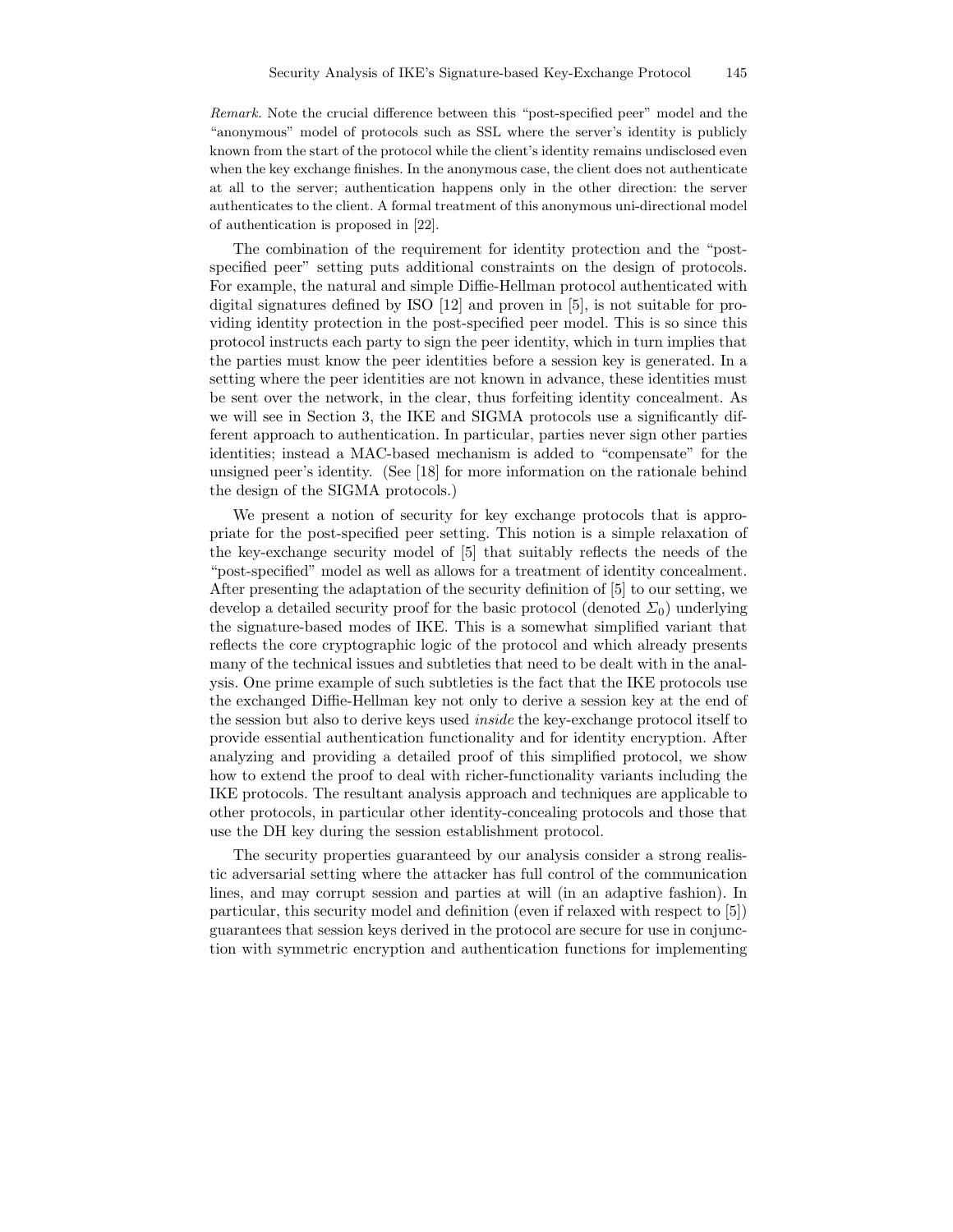"secure channels" (as defined in [5]) that protect communications over realistic adversarially-controlled networks. Deriving such keys is the quintessential application of key-exchange protocols in general, and the fundamental requirement from the IKE protocols.

In the full version of this paper [4] we show how to embed the post-specified peer model in the framework of universally composable (UC) security [3]. Specifically, we formulate a UC notion of post-specified secure key exchange and show that protocol  $\Sigma_0$  presented here satisfies this notion. The UC notion ensures strong composability guarantees with other protocols. In particular, we show that it suffices for implementing secure channels, both in the UC formalization of [6] and in the formalization of [5].

Paper's organization. In Section 2 we describe the adaptation of the security model of [5] to the post-specified peer setting, and establish the notion of security for key-exchange used throughout this paper. In Section 3 we describe  $\Sigma_0$ , the basic SIGMA protocol underlying all the other variants including the IKE signature-based protocols. In Section 4 we present the formal proof of the  $\Sigma_0$ protocol in the model from Section 2 (due to space constraints we omit most of the lengthy technical details of this proof from this proceedings version – see  $[4]$ for a full version). In Section 5 we treat several variants of the basic protocol and extend the analysis from Section 4 to these cases. In particular, the two signature authentication variants of IKE are analyzed here (Section 5.2 and 5.4).

# 2 The security model

Here we present the adaptation of the security model for key-exchange protocols from [5] to the setting of post-specified peers as described above. We start by providing an overview of the model in [5] (refer to that paper for the full details). Then we describe the relaxation of the security definition required to support the post-specified setting.

## 2.1 The SK-security definition from [5]

Following the work of [2, 1], Canetti and Krawczyk [5] model key-exchange (KE) protocols as multi-party protocols where each party runs one or more copies of the protocol. Each activation of the protocol at a party results in a local procedure, called a session, that locally instantiates a run of the protocol and produces outgoing messages and processes incoming messages. In the case of key-exchange, a session is intended to agree on a "session key" with one other party (the "peer" to the session) and involves the exchange of messages with that party. Sessions can run concurrently and incoming messages are directed to its corresponding session via a session identifier. The activation of a KE session at a party has three input parameters  $(P, s, Q)$ : the local party at which the session is activated, a unique session identifier, and the identity of the intended peer to the session. (There is also a fourth input field, specifying whether the party is the initiator or the responder in the exchange; however this field has no bearing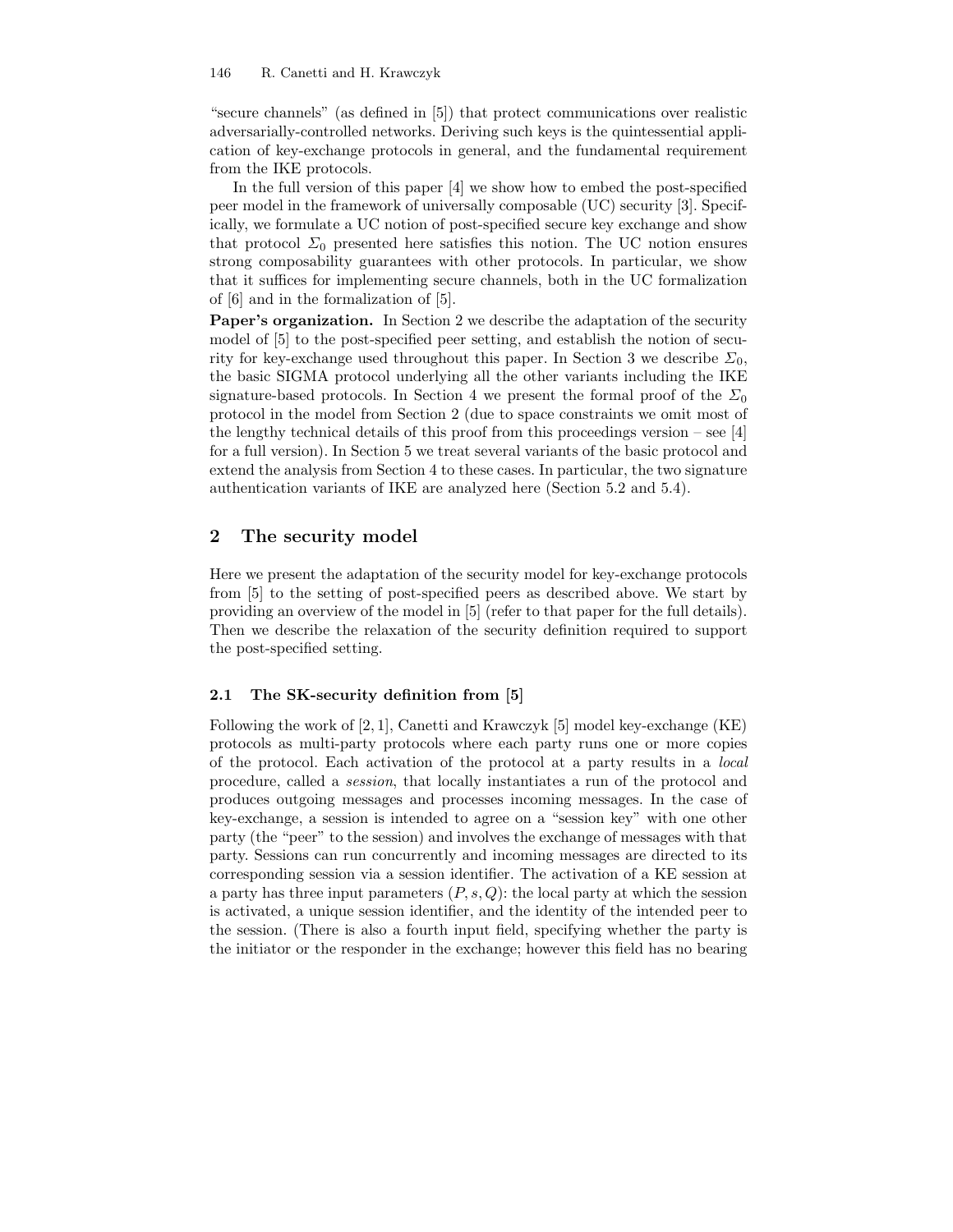on the security requirements and is thus ignored in this overview.) A party can be activated as initiator (e.g., by an application calling the KE procedure) or as a responder (upon an incoming key-exchange initiation message arriving from another party). The output of a KE session at a party  $P$  consists of a public triple  $(P, s, Q)$  that identifies the session, and of a secret value called the session key. Sessions can also be "aborted" without producing a session key value, in which case a special symbol is output instead of the session key. Sessions maintain a local state that is erased when the session completes (i.e., when the session produces output). Each party may have additional state, such as a long-term signature key, which is accessed by different sessions and which is not part of any particular session state.

The attacker model in [5] follows the *unauthenticated-links model* (UM) of [1] where the attacker is a (probabilistic) polynomial-time machine with full control of the communication lines between parties and free to intercept, delay, drop, inject or change all messages sent over these lines (i.e., a full-fledge "man-in-themiddle" attacker). The attacker can also schedule session activations at will and sees the output of sessions except for the values of session keys. In addition, the attacker can have access to secret information via session exposure attacks of three types: session-state reveal, session-key queries, and party corruption. The first type of attack is directed at a single session while still incomplete (i.e., before producing output) and its result is that the attacker learns the session state for that particular session (which does not include long-term secret information, such as private signature keys, shared by all sessions at the party). A sessionkey query can be performed against an individual session after completion and the result is that the attacker learns the corresponding session-key (this models leakage on the session key either via usage of the key by applications, cryptanalysis, break-ins, known-key attacks, etc.). Finally, party corruption means that the attacker learns all information in the memory of that party (including session states and session-key information and also long-term secrets); in addition, from the moment a party is corrupted all its actions are totally controlled by the attacker. (We stress that all attacker's actions can be decided by the attacker in a fully adaptive way, i.e., as a function of its current view).

In the model of [5] sessions can be expired. From the time a session is expired the attacker is not allowed to perform a session-key query or a state-reveal attack against the session, but is allowed to corrupt the party that holds the session. Protocols that ensure that expired sessions are protected even in case of party corruption are said to enjoy "perfect forward secrecy" [20] (this is a central property of the KE protocols analyzed here).

For defining the security of a KE protocol, [5] follows the indistinguishability style of definitions as used in [2] where the "success" of an attacker is measured via its ability to distinguish the real values of session keys from independent random values. In order to be considered successful the attacker should be able to distinguish session-key values for sessions that were not exposed by any of the above three types of attacks. (Indeed, the attacker could always succeed in its distinguishing task by exposing the corresponding session and learning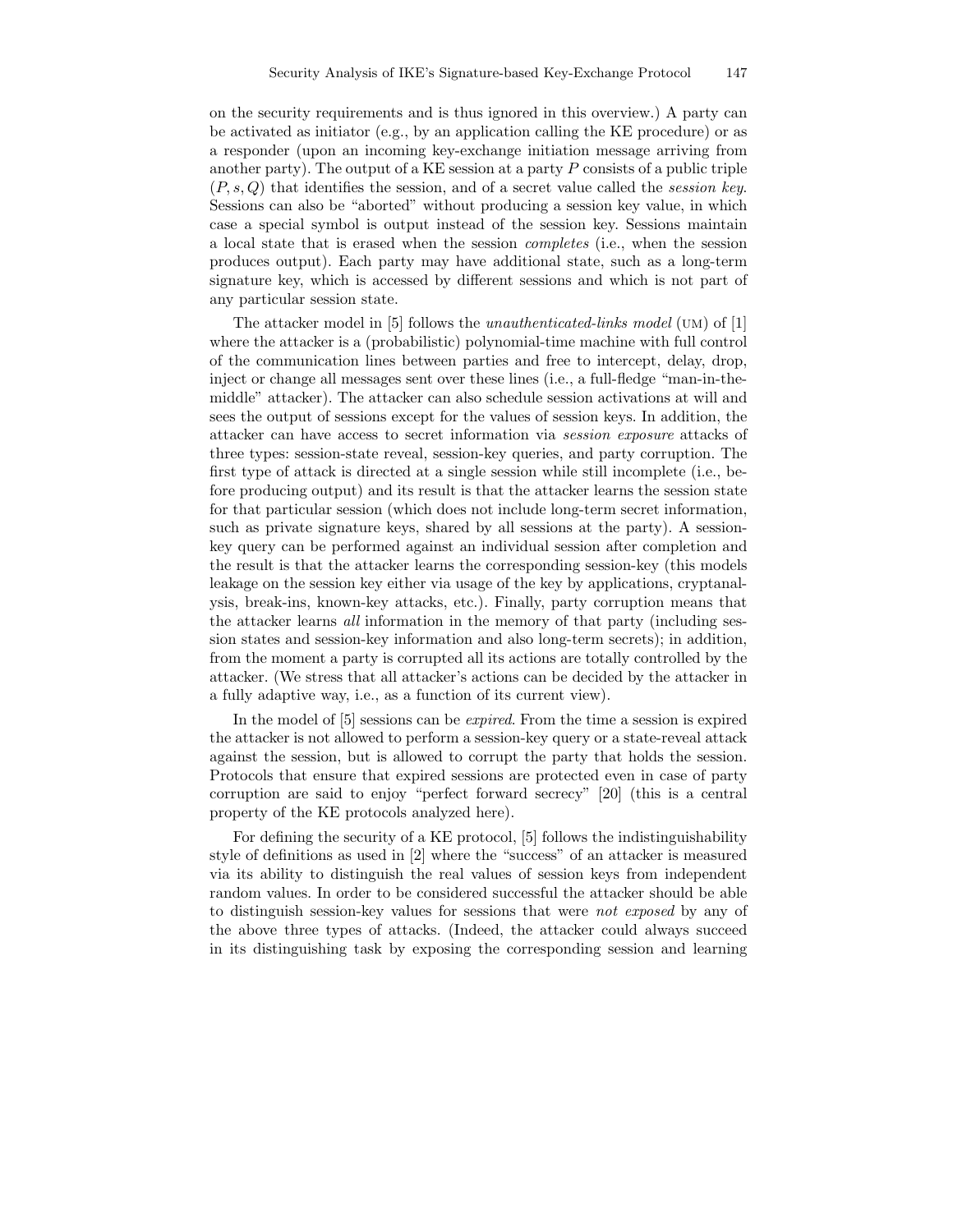the session key.) Moreover, [5] prohibits attackers from exposing the "matching session" either, where two sessions  $(P, s, Q)$  and  $(P', s', Q')$  are called matching if  $s = s'$ ,  $P = Q'$  and  $Q = P'$  (this restriction of the attacker is needed since the matching session contains the session key as well).

As is customary, the ability of the attacker to distinguish between real and random values of the session key is formalized via the notion of a test session that the attacker is free to choose among all complete sessions in the protocol. When the attacker chooses the test session it is provided with a value  $v$  which is chosen as follows: a random bit b is tossed, if  $b = 0$  then v is the real value of the output session key, otherwise  $v$  is a random value chosen under the same distribution of session-keys produced by the protocol but independent of the value of the real session key. After receiving  $v$  the attacker may continue with the regular actions against the protocol; at the end of its run the attacker outputs a bit  $b'$ . The attacker succeeds in its attack if  $(1)$  the test session is not exposed, and  $(2)$ the probability that  $b = b'$  is significantly larger than 1/2. We note that in the model of [5] the attacker is allowed to corrupt a peer to the test session once the test session expires at that peer (this captures perfect forward secrecy). The resultant security notion for KE protocols is called SK-security and is stated as follows:

**Definition 1.** (SK-security [5]) An attacker with the above capabilities is called an SK-attacker. A key-exchange protocol  $\pi$  is called SK-secure if for all SKattackers  $A$  running against  $\pi$  it holds:

- 1. If two uncorrupted parties complete matching sessions in a run of protocol  $\pi$  under attacker A then, except for a negligible probability, the session key output in these sessions is the same.
- 2. A succeeds (in its test-session distinguishing attack) with probability not more that 1/2 plus a negligible fraction.

(The term 'negligible' represents any function (in the security parameter) that diminishes asymptotically faster than any polynomial fraction, or a small specific quantity in a concrete security treatment).

Remark. In [5] there are two additional notions that play a central role in the analysis of KE protocols: the "authenticated-links model" (am) and "authenticators" [1]. While these notions could have been used in our analysis too, they would have required their re-formulation to adapt to the post-specified peer setting treated here. We have chosen to save definitional complexity and develop our protocol analysis in the current paper directly in the um model.

### 2.2 Adapting SK-security to the post-specified peer setting

The model of [5] makes a significant assumption: a party that is activated with a new session knows already at activation the identity of the intended peer to the session. That is, the authentication process in [5] is directed to verify that the "intended peer" is the party we are actually talking to. In contrast, in the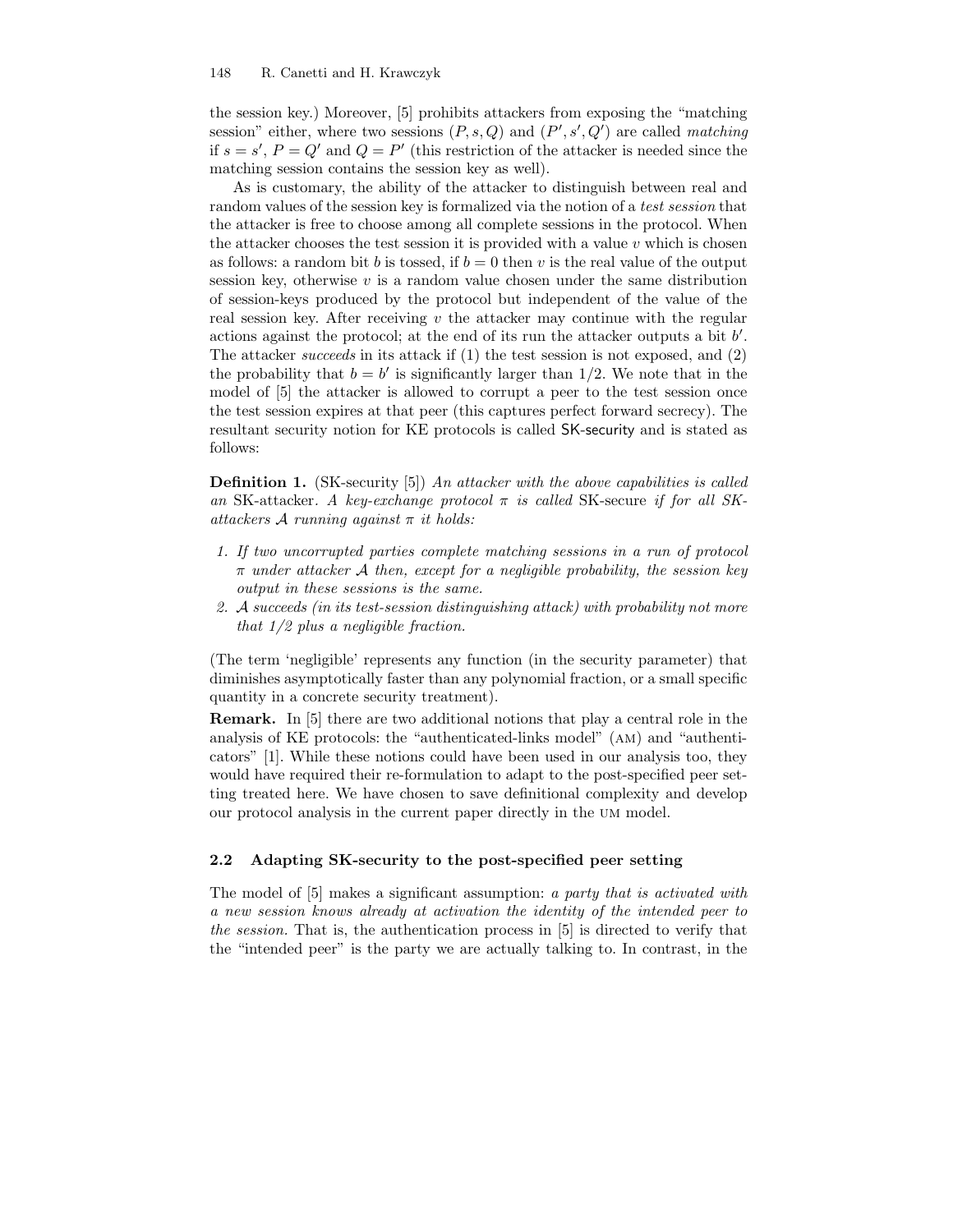"post-specified setting" analyzed here (in particular in the setting of the IKE protocol) the information of who the other party is does not necessarily exist at the session initiation stage. It may be learned by the parties only after the protocol run evolves.

Adapting the security model from [5] to the post-specified peer setting requires: (A) generalizing the formalism of key-exchange protocols to allow for unspecified peers at the start of the protocol; and (B) relaxing the security definition to accept protocols where the peer of a session may be decided (or learned) only after a session evolves (possibly not earlier than the last protocol message as is the case of IKE). Fortunately this adaptation requires only small technical changes which we describe next; all the other definitional elements remain unchanged from [5]. In particular, we keep the um model and most of the key-exchange formalism unchanged (including full adversarial control of the communication lines and the three types of session exposure: session-state reveal, session-key queries, and party corruption).

(A) Session activation and identification. Instead of activating sessions with input a triple  $(P, s, Q)$  as in [5] (where P is the identity of the local party, s a session identifier, and Q the identity of the intended peer for the session), in the post-specified case a session at a party  $P$  is activated with a triple  $(P, s, d)$  where d represents a "destination address" that may have no implications regarding the peer's identity sitting behind this address, and is used only as information for delivery of messages related to this session. This may be, for example, a temporary address used by arbitrary parties, or an address that may identify a set of parties, etc. Note that the above  $(P, s, d)$  formalism represents a generalization of the formalism from  $[5]$ ; in the latter, d is uniquely associated with (and identifies) a specific party. We keep the convention from [5] that session id's are assumed to be unique among all the session id's used by party  $P$  (this is a simple abstraction of the practice where parties provide unique session id's for their own local sessions; we can see the identifier s as a concatenation of these local identifiers – see [5] for more discussion on this topic). We use the pair of entity identity and session-id  $(P, s)$  to uniquely name sessions for the purpose of attacker actions (as well as for identification of sessions for the purpose of protocol analysis). The output of a session  $(P, s)$  consists of a public triple  $(P, s, Q)$  where Q is the peer to the session, and the secret value of the session key. When the session produces such an output it is called completed and its state is erased (only the session output persists after the session completes and until the session expires). Sessions can abort without producing a session-key output in which case the session is referred to as aborted (and not completed).

(B) SK security and matching sessions. The formalism used in [2, 5] to define the security of key-exchange protocols via a test session is preserved in our work. The significant (and necessary) change here is in the definition of "matching sessions" which in turn influences the limitations on the attacker's actions against the "test session" and its peers (recall, that the attacker is allowed to attack any session except for the test-session and its matching session). In [5] the matching session of a (complete) session  $(P, s, Q)$  within party P is defined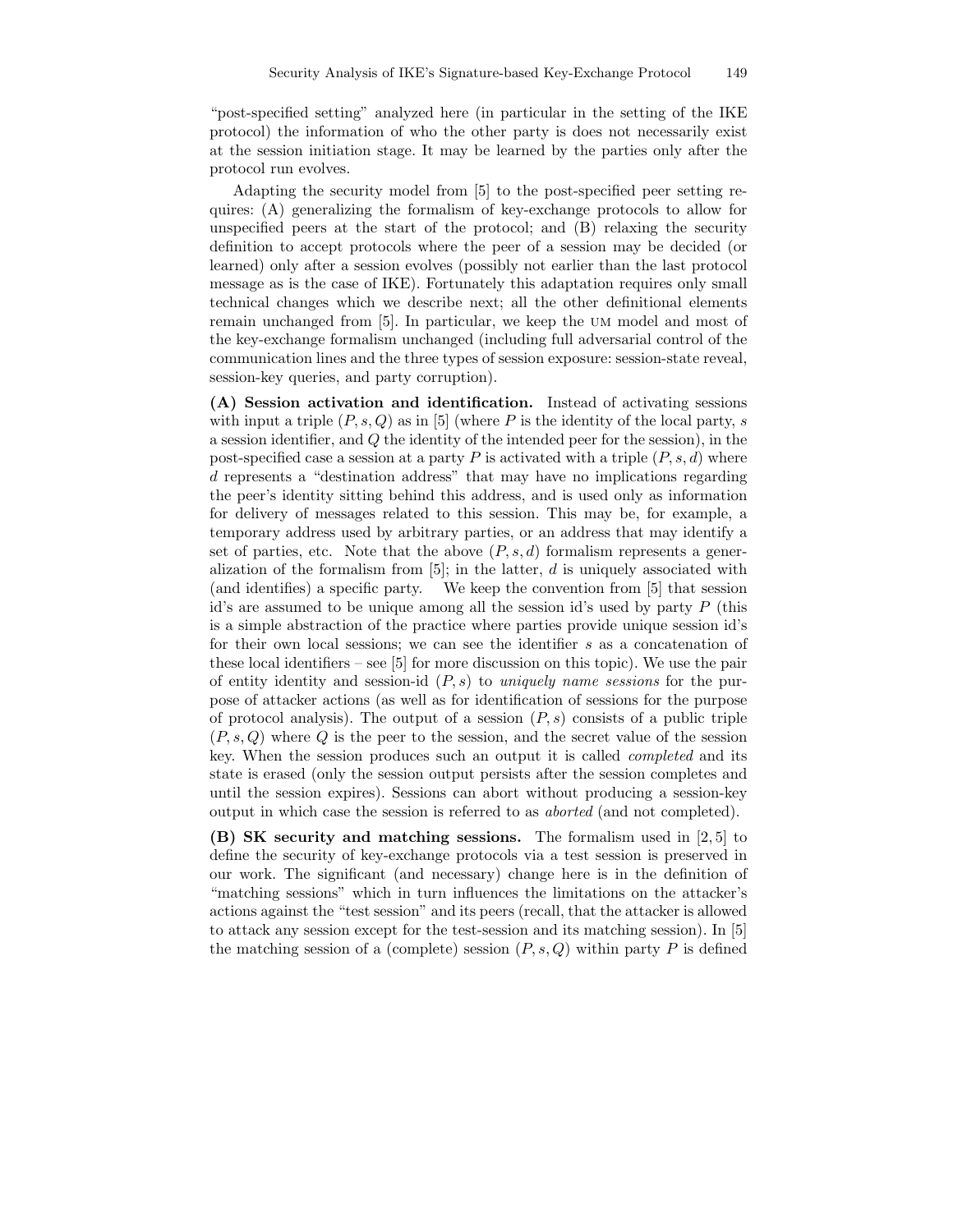#### 150 R. Canetti and H. Krawczyk

as  $(Q, s, P)$  (running within  $Q$ ). This is well-defined in the pre-specified setting where both peer identities are fixed from the start of the session. In our case, however, the peer of a session may only be decided (or learned) just before the completion of that session. In particular, a session  $(P, s)$  may complete with peer  $Q$ , while the session  $(Q, s)$  may not have completed and therefore its peer is not determined. In this case, corrupting  $Q$  or learning the state of  $(Q, s)$  could obviously provide the attacker with information about the session key output by  $(P, s, Q)$ . We thus introduce the following modified definition of matching session.

**Definition 2.** Let  $(P, s)$  be a completed session with public output  $(P, s, Q)$ . The session  $(Q, s)$  is called the matching session of  $(P, s)$  if either

- 1. (Q, s) is not completed; or
- 2.  $(Q, s)$  is completed and its public output is  $(Q, s, P)$ .

Note that by this definition only completed sessions have a matching session; in particular the "matching" relation defined above is not symmetric (except if the matching session is completed too — in which case the above definition of matching session coincides with the definition in  $[5]$ ). Also, note that if  $Q$  is uncorrupted then the matching session of  $(P, s)$  is unique.

Definition 3. (SK-security in the post-specified setting) SK-security in the post-specified peer setting is defined identically as in Definition 1 but with the notion of matching sessions re-formulated via Definition 2.

Notes on the definition: 1. We argue that the combination of the two matching conditions in Definition 2 above results in a sound definition of SK-security. In particular, it is sufficient to preserve the proof from [5] that SK-security guarantees secure channels (see below). On the other hand, none of the two matching conditions in isolation induces a satisfactory definition of security. In particular, defining the session  $(Q, s)$  to always be the matching session of  $(P, s)$  without requiring that the determined peer is correct (in condition (2)) would result in an over-restriction of the actions of the attacker against the test session to the point that such a definition would allow weak protocols to be called secure. An example of such an insecure protocol is obtained by modifying protocol  $\Sigma_0$ from Section 3 by deleting from it the MAC applied to the parties identities. This modified protocol can be shown to succumb to a key-identity mis-binding (or "unknown key share") attack as in [8], yet it would be considered secure without the conditioning on the output of session  $(Q, s)$  as formulated in  $(2)$ . On the other hand, condition (2) alone is too permissive for the attacker, thus resulting in a too strong definition that would exclude many natural protocols. Specifically, if we eliminate (1) then an attacker could perform a state-reveal query against  $(Q, s)$  and reveal the secret key (e.g.,  $g^{xy}$ ) when this information is still in the session's state memory. This would allow the attacker a strategy in which it chooses  $(P, s, Q)$  at the test session and forces  $(Q, s)$  to be incomplete, and then learn the test session key through a state-reveal attack against  $(Q, s)$ .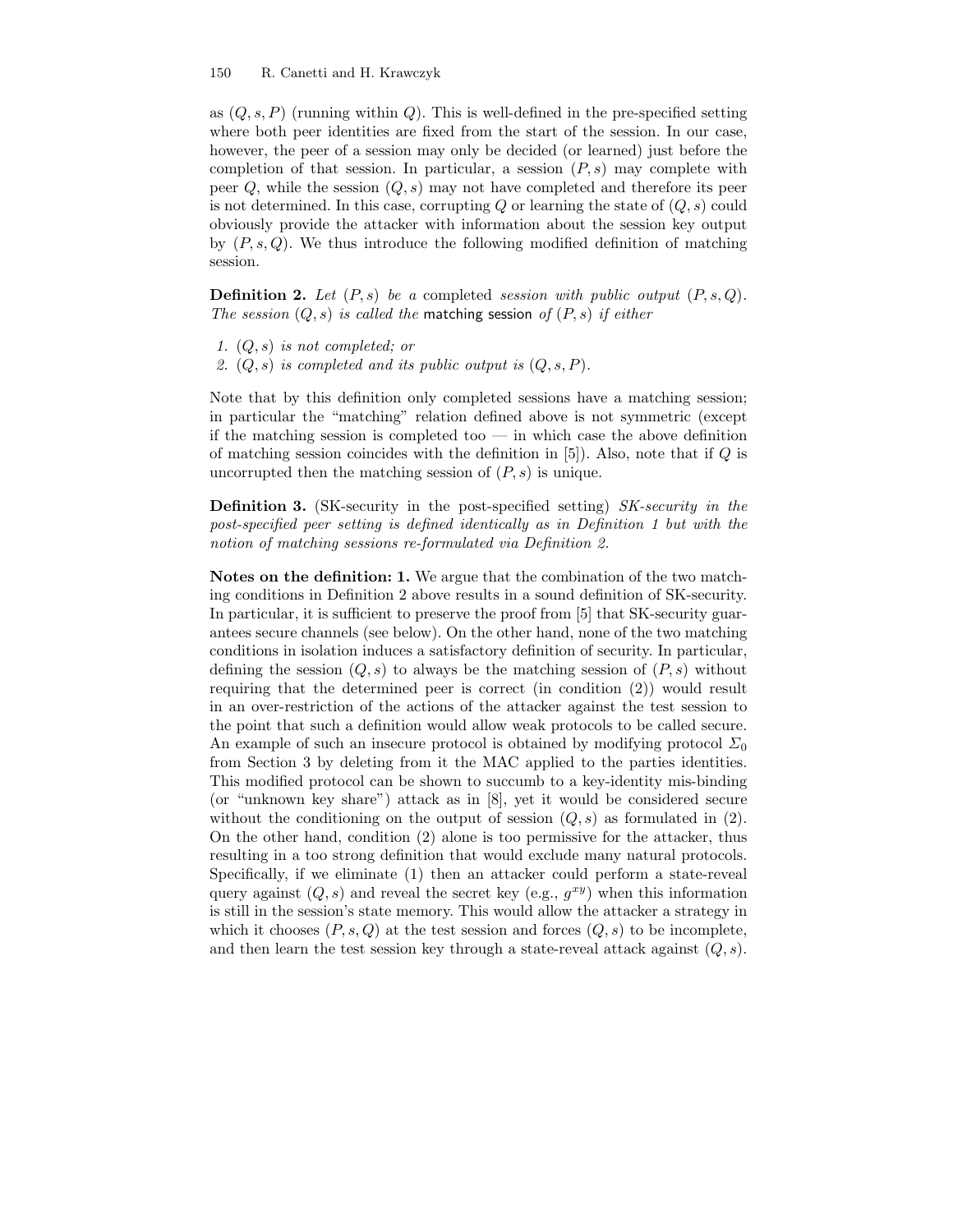2. The above definition of secure key-exchange in the post-specified peer setting implies a strict relaxation of the SK-security definition in [5]. On the one hand, any SK-secure protocol according to [5] is also post-specified secure provided that we take care of the following formalities. First, we use the "address field" d in the input to the session to specify the identity of a party. Then, before completing a session, the protocol checks that the identity to be output is the same as the identity specified in the "address field" (if not, the session is aborted). On the other hand, there are protocols that are secure according to Definition 3 in the post-specified model but are not secure in the pre-specified setting of [5]. The IKE protocols studied here (in particular, protocols  $\Sigma_0$  and  $\Sigma_1$  presented in the following sections) constitute such examples (see the remark at the end of Section 3).

3. A natural question is whether the relaxation of SK-security adopted here is adequate. One strong evidence supporting the appropriateness of the definition is the fact that the proof in [5] that SK-security implies secure channels applies also for SK-security in the post-specified peer setting (Definition 3). One technical issue that arises when applying the notion of secure channels from [5] in our context is that this notion is formulated in the "pre-specified peer" model. Yet, one can use a post-specified SK-secure KE protocol also in this setting. All is needed is that each peer verifies, before completing a KE session, that the authenticated peer (i.e., the identity to be output as the session's peer) is the same as the identity specified in the activation of the secure channels protocol. If this verification fails, then the party aborts the KE session and the secure-channels session. Alternatively, one can easily adapt the model of secure channels in [5] to the post-specified peer setting. Also in this case an SK-secure KE protocol in the post-specified model suffices for constructing (post-specified) secure channels. In all we have:

Theorem 1. SK-security in the post-specified peer setting implies secure channels in the formulation of [5] (either with pre-specified or post-specified securechannel peers).

# 3 The basic SIGMA protocol:  $\Sigma_0$

Here we provide a description of a key-exchange protocol, denoted  $\Sigma_0$ , that represents a simplified version of the signature-mode of IKE. The protocol contains most of the core cryptographic elements and properties found in the full-fledge IKE and SIGMA protocols. In the next section we provide a proof of this basic protocol, and in the subsequent section we will treat some variants and the changes they require in the security analysis. These variants will include the actual IKE protocols (see Sections 5.2 and 5.4). The  $\Sigma_0$  protocol is presented in Figure 1. Further notes and clarifications on the protocol follow.

## Notes on the description and actions of the protocol

– For simplicity we describe the protocol under a specific type of Diffie-Hellman groups, namely, a sub-group of  $Z_p^*$  of prime order. However, the protocol and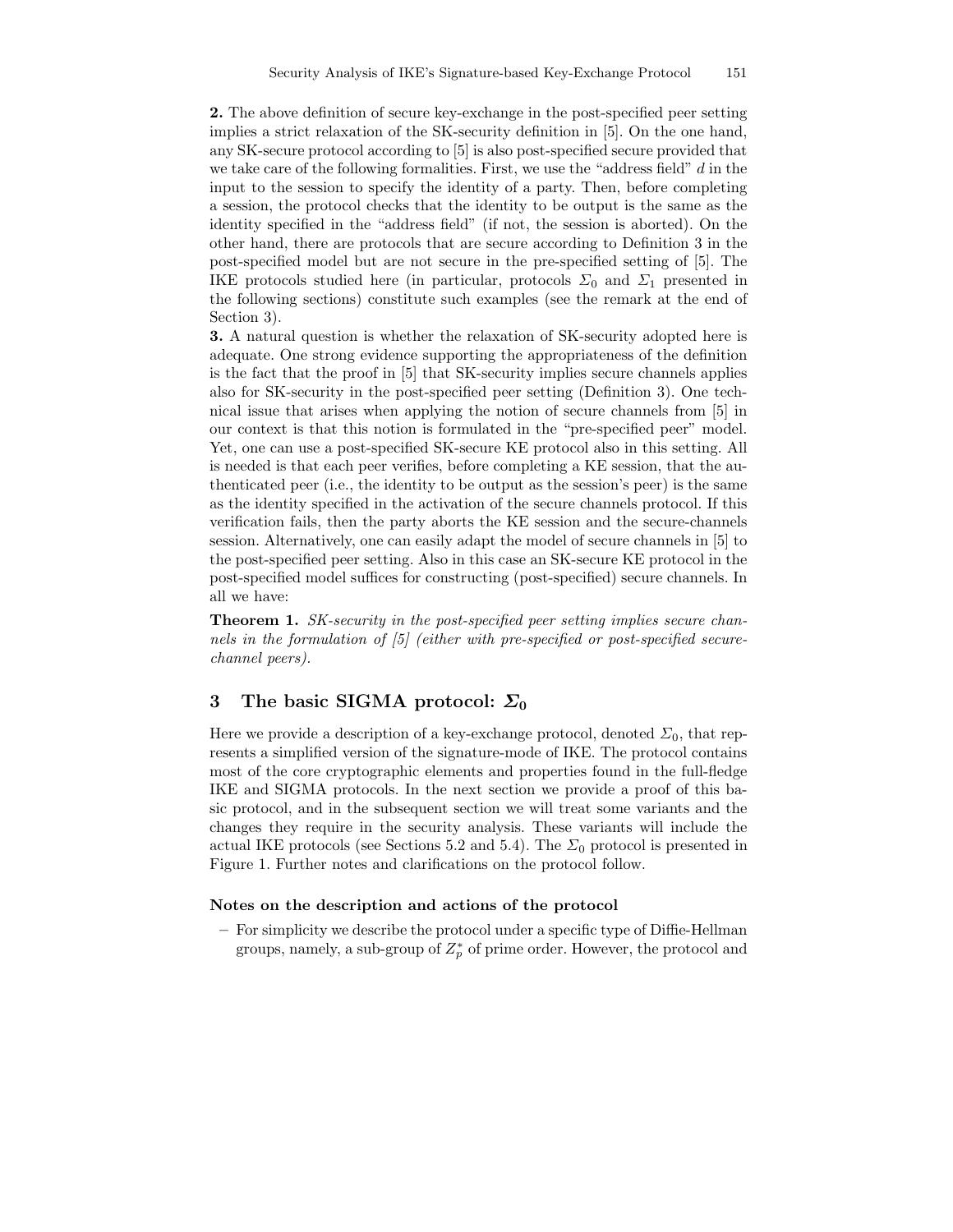#### Protocol Σ0

**Initial information:** Primes p, q,  $q/p-1$ , and g of order q in  $Z_p^*$ . Each player has a private key for a signature algorithm sig, and all have the public verification keys of the other players. The protocol also uses a message authentication family MAC, and a pseudorandom function family PRF.

## The protocol messages

Start message  $(I \rightarrow R)$ :  $s, g^x$ Response message  $(R \rightarrow I)$ :  $s, g^y, ID_r$ ,  $\text{SIG}_r("1", s, g^x, g^y)$ ,  $\text{MAC}_{k_1}("1", s, ID_r)$ Finish message  $(I \rightarrow R)$ :  $(y^y, g^x)$ , MAC<sub>k<sub>1</sub></sub> ("0", s, ID<sub>i</sub>)

#### The protocol actions

- 1. The start message is sent by the initiator  $ID_i$  upon activation with session-id s (after checking that no previous session at  $ID_i$  was initiated with identifier s); the DH exponent  $g^x$  is computed with  $x \stackrel{\text{R}}{\leftarrow} Z_q$  and x is stored in the state of session  $(ID_i, s)$ .
- 2. When a start message with session-id s is delivered to a party  $ID<sub>r</sub>$ the (if session-id s did not exist before at  $ID<sub>r</sub>$ )  $ID<sub>r</sub>$  activates a local session s (as responder). It now generates the response message where the DH exponent  $g^y$  is computed with  $y \stackrel{\text{R}}{\leftarrow} Z_q$ , the signature  $\text{SIG}_r$ is computed under the signature key of  $ID_r$ , and the value  $g^x$  placed under the signature is the DH exponent received by  $ID<sub>r</sub>$  in the incoming start message. The MAC<sub>k<sub>1</sub></sub> value is produced with  $k_1 = \text{PRF}_g^{xy}(1)$  where  $g^{xy}$  is computed by  $ID_r$  as  $(g^x)^y$ . Finally, the value  $k_0 = \text{PRF}_{g^{xy}}(0)$  is computed and kept in memory, and the values  $y$  and  $g^{xy}$  are erased.
- 3. Upon receiving a (first) response message with session-id  $s$ ,  $ID_i$  retrieves the public key of the party whose identity  $ID<sub>r</sub>$  appears in this message and uses this key to verify the signature on the quadruple  $({}^{\omega}1^{\nu}, s, g^x, g^y)$ where  $g^x$  is the value sent by  $ID_r$  in the start message, and  $g^y$  the value received in this response message.  $ID_i$  also checks the received MAC under key  $k_1 = PRF_g^{xy}(1)$  (where  $g^{xy}$  is computed as  $(g^y)^x$ ) and on the identity  $ID<sub>r</sub>$  as it appears in the response message. If any of these verification steps fails the session is aborted and a session output of "aborted  $(ID_i, s)$ " is generated; the session state is erased. If verification succeeds then  $ID_i$  completes the session with public output  $(ID_i, s, ID_r)$  and secret session key  $k_0$  computed as  $k_0 = PRF_gxy(0)$ . The finish message is sent and the session state erased.
- 4. Upon receiving the finish message of session  $s$ ,  $ID<sub>r</sub>$  verifies the signature (under the public key of party  $ID_i$  and with  $g^y$  being the DH value that  $ID<sub>r</sub>$  sent in the response message), and verifies the MAC under key  $k<sub>1</sub>$ computed in step 2. If any of the verifications steps fails the session is aborted (with the "aborted  $(ID_r, s)$ " output), otherwise  $ID_r$  completes the session with public output  $(ID_r, s, ID_i)$  and secret session key  $k_0$ . The session state is erased.

Fig. 1. The basic SIGMA protocol

subsequent analysis apply to any Diffie-Hellman group for which the DDH assumption holds (see Section 4).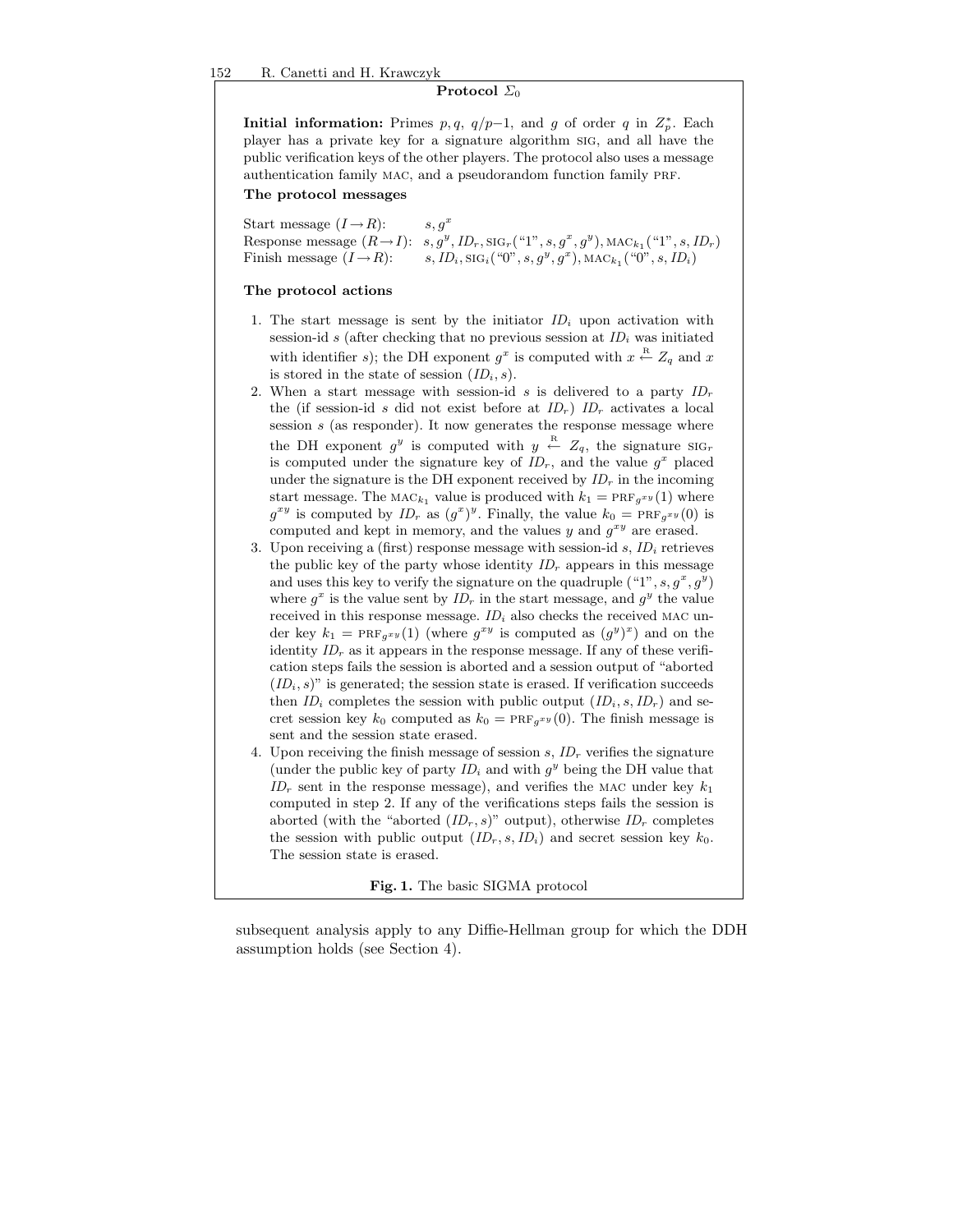- The notation  $I \to R$  and  $R \to I$  is intended just to indicate the direction between initiator and responser of the messages. The protocol as described here does not specify where the messages are sent to. They can be sent to a pool of messages, to a local broadcast network, to a physical or logical address, etc. The protocol and its analysis accommodate any of these (or other) possibilities. What is important is that the protocol does not make any assumption on who will eventually get a message, how many times, and when (these are all actions decided by the attacker). Also, there is no assumption on the logical connection between the address where a message is delivered and the identity (either  $ID_i$  or  $ID_r$ ) behind that address. This allows us to design the protocol (and prove its security) in the "post-specified peer" model introduced in Section 2.
- $ID_i$  and  $ID_r$  represent the real identities of the parties to the exchange. In our model we assume that every party knows the other's party public key before hand. However, one can think of the above identities as full certificates signed by a trusted CA and verified by the recipient. (In this case, the full certificate may be included as the peer's identity under the mac or just the identity in the certificate – e.g. the "distinguished name"). Our proofs work under this certification-based model as well.
- The strings "0" and "1" are intended to separate between authentication information created by the initiator and responder in the protocol. They serve as "symmetry breakers" in the protocol. However, in the case of  $\Sigma_0$ these tags are not strictly needed for security; we will see later (Section 5.1) that the protocol is secure even without them. Yet, we include them here for two reasons. First, they simplify analysis; second, they make the protocol's security more robust to changes as we will also discuss later (e.g., they defeat reflection attacks in some of the protocol's variants).
- Recall the uniqueness of session-id's assumed by our model. We use this assumption in order to simplify the model and to accommodate different implementations of this assumption. A typical way to achieve this is to require each party in the exchange to choose a random number (say,  $s_i$  and  $s_r$  respectively) and then define s to be the concatenation of these values. In this case the values  $s_i$  and  $s_r$  can be exchanged before the protocol, or  $s_i$  can replace s in the start message, and  $(s_i, s_r)$  replace s in the response message.
- Parties use the session id's to bind incoming messages to existing (incomplete) sessions. However, only the first message of each type is processed. For example if a response message arrives with session id s at the initiator of session s, then the message is processed only if no previous response message under this session was received. Otherwise the message is discarded. Same for the other message types, or if a message arrives after the session is completed or aborted.
- We note that in this description of  $\Sigma_0$  session identifiers serve a dual functionality: they serve to identify sessions and bind incoming messages to these sessions, but they also serve as "freshness guarantees" against replay attacks. We choose to "overload" session id's with the two functionalities in order to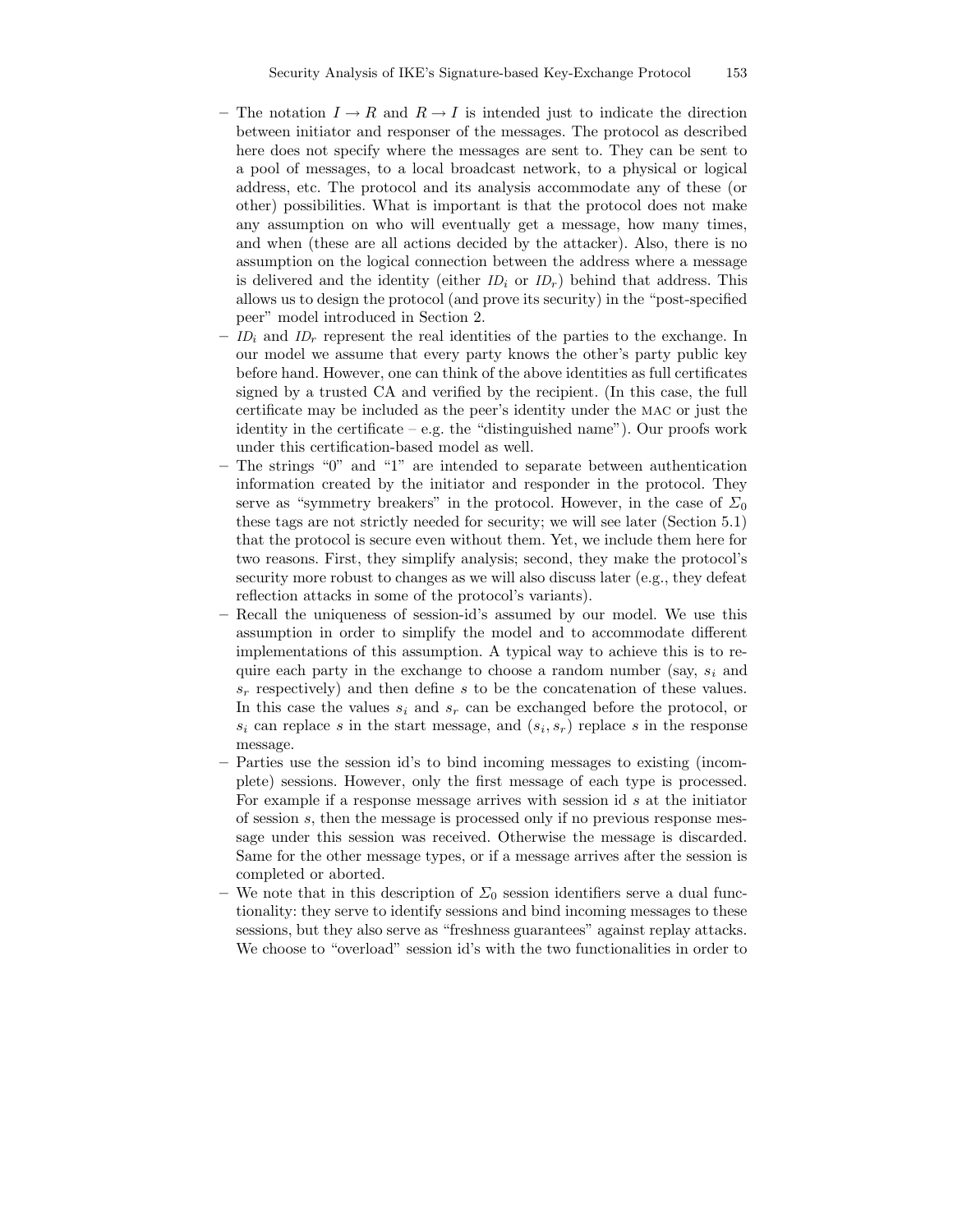simplify presentation. However, actual protocol implementations may use two different elements for these functions: a session identifier for the first functionality above, and random (or non-repeating) nonces for replay protection.

- In practice, it is recommended not to use the plain value  $g^{xy}$  of the DH key but a hashed value  $H(g^{xy})$  where H is a hash function (e.g. a cryptographic hash function such as SHA or a universal hash function, etc.). This has the effect of producing a number of bits as required to key the PRF, and (depending on the properties of the hash function) may also help to "extracting the security entropy" from the  $g^{xy}$  output. If the plain  $g^{xy}$  is used, our security results hold under the DDH assumption. Using a hashed value of  $g^{xy}$ is secure under the (possibly weaker) HDH assumption [9].

Remark. As mentioned in Section 2 it is illustrative to note that protocol  $\Sigma_0$  is not secure in the original (pre-specified) model of [5]. In that model an attacker could apply the following strategy: (1) initiate a session  $(P, s, Q)$  at P; (2) activate a session  $(Q, s, Eve)$  at Q as responder with the start message from  $(P, s, Q)$  where Eve is a corrupted party (let  $g^x$  be the DH exponent in this message); (3) deliver the response message produced by  $Q$  to  $P$  (let  $g^y$  be the DH exponent in this message). The result is that  $P$  completes  $(P, s, Q)$  with a session key derived from  $g^{xy}$ , while the session  $(Q, s, Eve)$  is still incomplete and its state contains the value  $g^{xy}$ . Therefore, in the [5] model, the attacker can choose  $(P, s, Q)$  as the test session and expose  $(Q, s, Eve)$  via a state-reveal attack to learn  $g^{xy}$ . This is allowed in [5] since  $(Q, s, Eve)$  is not a matching session to the test session (only  $(Q, s, P)$ ) is matching to the test session). In our post-specified model, however, the attacker is not allowed to expose  $(Q, s)$ which is incomplete and then by Definition 2 it is matching to the test session  $(P, s)$ . This restriction of the adversary is needed in the post-specified setting since from the point of view of Q there is no information about who the peer is until the very end of the protocol and then its temporary internal state (before receiving the finish message) is identical whether its session is controlled by the adversary (via Eve as in the above example) or it is a regular run with a honest peer P. What is crucial to note is that protocol  $\Sigma_0$  (and any SK-secure protocol in the post-specified model) guarantees that if  $Q$  completes the session  $(Q, s)$ then its view of the peer's identity is correct and consistent with the view in the matching session (e.g., in the above example it is guaranteed that if  $Q$  completes the session, it outputs P as the peer, and only P can compute the key  $g^{xy}$ ).

# 4 Proof of Protocol  $\Sigma_0$

#### 4.1 The Statements

We start by formulating the Decisional Diffie-Hellman (DDH) assumption which is the standard assumption underlying the security of the DH key exchange against passive attackers. For simplicity, we formulate this assumption for a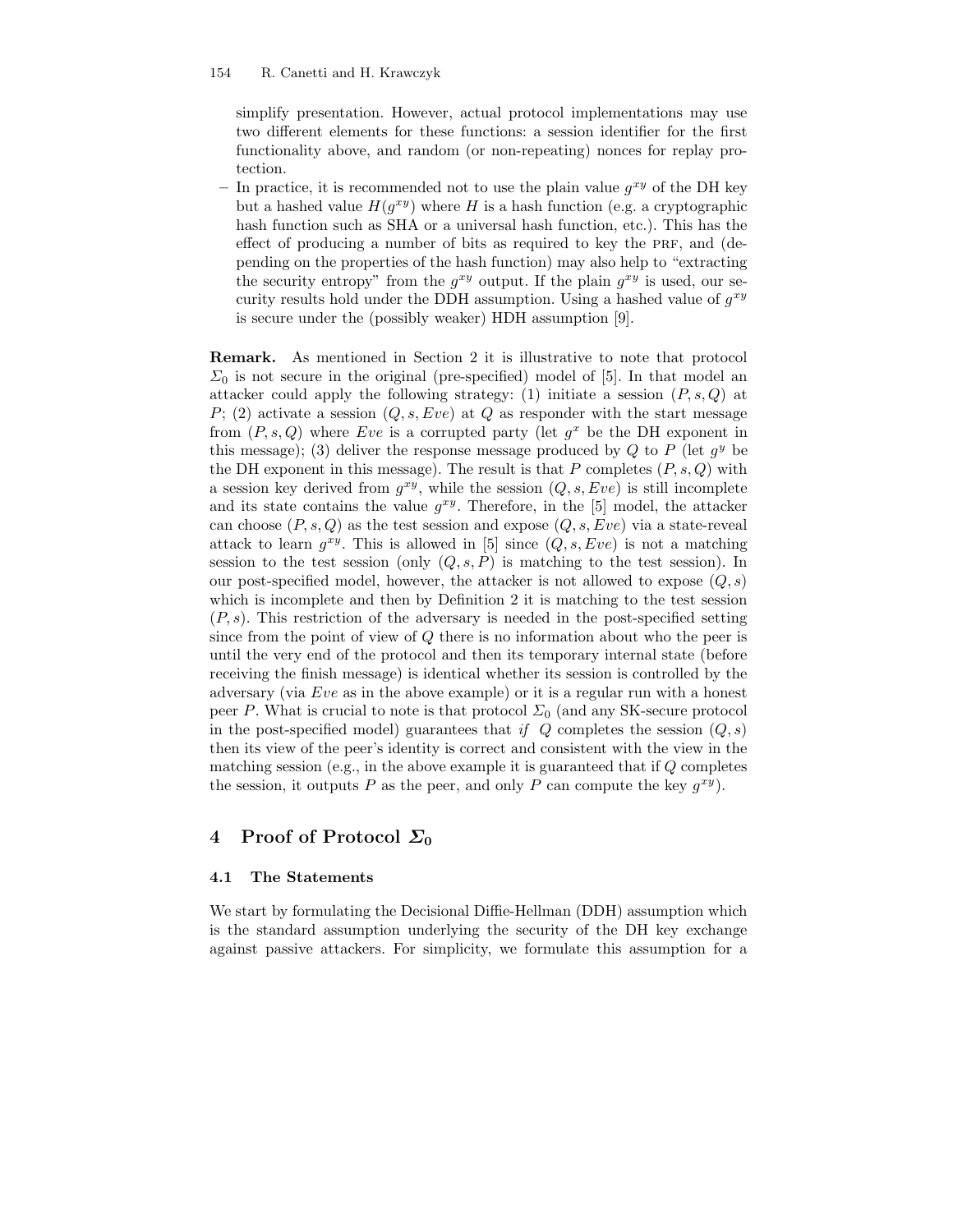specific family of DH groups, but analogous assumptions can be formulated for other groups (e.g., based on elliptic curves).

**Assumption 2** Let  $\kappa$  be a security parameter. Let p, q be primes, where q is of length  $\kappa$  bits and  $q/p-1$ , and g be of order q in  $Z_p^*$ . Then the probability distributions of quintuples

 $Q_0 = \{ \langle p, g, g^x, g^y, g^{xy} \rangle : x, y \stackrel{\mathbb{R}}{\leftarrow} Z_q \}$  and  $Q_1 = \{ \langle p, g, g^x, g^y, g^r \rangle : x, y, r \stackrel{\mathbb{R}}{\leftarrow} Z_q \}$ are computationally indistinguishable.

In addition to the DDH assumption we will assume the security of the other underlying cryptographic primitives in the protocol (digital signatures, message authentication codes, and pseudorandom functions) under the standard security notions in the cryptographic literature.

Theorem 3. (Main Theorem) Assuming DDH and the security of the underlying cryptographic functions sig, MAC, PRF, the  $\Sigma_0$  protocol is SK-secure in the post-specified model, as defined in Section 2.

Proving the theorem requires proving the two defining properties of SK-secure protocols (we use the term  $\Sigma_0$ -attacker to denote an SK-attacker working against the  $\Sigma_0$  protocol):

**P1.** If two uncorrupted parties  $ID_i$  and  $ID_r$  complete matching sessions (( $ID_i$ , s,  $ID_r$ ) and  $(ID_r, s, ID_i)$ , respectively) under protocol  $\Sigma_0$  then, except for a negligible probability, the session key output in these sessions is the same. The proof of this property can be found in [4].

**P2.** No efficient  $\Sigma_0$ -attacker can distinguish a real response to the test-session query from a random response with non-negligible advantage. More precisely, if for a given  $\Sigma_0$ -attacker we define:

–  $P_{\text{REAL}}(\mathcal{A}) = Prob(\mathcal{A}$  outputs 1 when given the real test session key)

–  $P_{\text{RAND}}(\mathcal{A}) = Prob(\mathcal{A}$  outputs 1 when given a random test session key)

then we need to prove that for any  $\Sigma_0$ -attacker  $\mathcal{A}: |P_{\text{REAL}}(\mathcal{A}) - P_{\text{RAND}}(\mathcal{A})|$  is negligible.

## 4.2 Proof Plan of Property P2.

We prove property P2 by showing that if a  $\Sigma_0$ -attacker A can win the "real vs. random" game with significant advantage then we can build an attacker against one of the underlying cryptographic primitives used in the protocol: the Diffie-Hellman exchange (DDH assumption), the signature scheme sig, the MAC scheme MAC, or the pseudorandom family PRF.

More specifically we will show that from any  $\Sigma_0$ -attacker A that succeeds in distinguishing between a real and a random response to the test-session query we can build a DDH distinguisher D that distinguishes triples  $g^x, g^y, g^{xy}$  from random triples  $g^x, g^y, g^r$  with the same success advantage as A, or there is an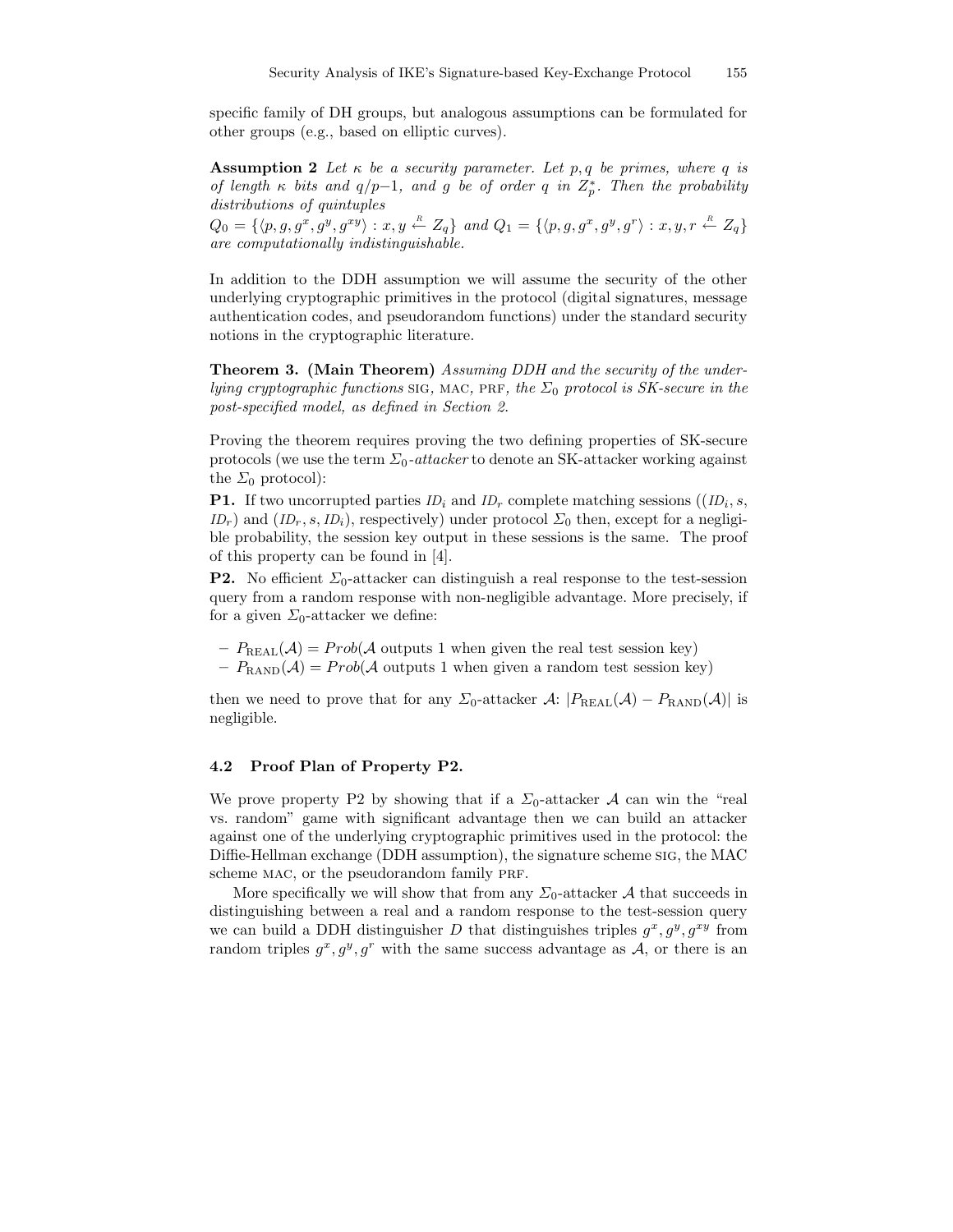algorithm (that we can construct explicitly) that breaks one of the other underlying cryptographic primitives. This distinguisher  $D$  gets as input a triple  $(g^x, g^y, z)$  where z is either  $g^{xy}$  or  $g^r$  for  $r \stackrel{\text{R}}{\leftarrow} Z_q$ . D starts by simulating a run of A on a virtual instantiation of protocol  $\Sigma_0$  and uses the values  $g^x$  and  $g^y$ from the input triple as the DH exponents in the start and response message of one randomly chosen session, say  $s_0$ , initiated by A in this run of protocol  $\Sigma_0$ . The idea is that if A happens to choose this session  $s_0$  (or the corresponding responder's session) as its test session then D can provide  $A$  with z as the response to the test-session query. In this case, if  $A$  outputs that the response was real then D will decide that  $z = g^{xy}$ , otherwise D will decide that z is random. One difficulty here is that since  $D$  actually changes the regular behavior of the parties in session  $s_0$  (e.g. it uses the value z to derive the key  $k_1$  used in the MAC function) then we still have to show that  $D$  has a good probability to guess the right test session, and that the original ability of  $A$  to distinguish between "real" and "random" is not significantly reduced by the simulation changes. Proving this involves showing several properties of the protocol that relate to the authentication elements such as signatures and MAC.

In order to specify the distinguisher  $D$  we need to define the above simulation process and the exact rules on how to choose session  $s_0$  and how to change the behavior of the parties to that session. In order to facilitate our analysis we will actually define a sequence of several simulators which differ from each other by the way they choose the keys  $(k_0 \text{ and } k_1)$  used in the processing of the  $s_0$  session. Each of these simulators will define a probability distribution on the runs of attacker A. At one end of the sequence of simulators will be one that corresponds to a "real" run of  $\mathcal A$  while at the other end the simulation corresponds to a "random" experiment where the session key in session  $s_0$  provided to A is chosen as a random and independent value  $k_0$ . In between, there will be several "hybrid" simulators. We will show that either all the distributions generated by these simulators are computationally indistinguishable, or that a successful distinguisher against DDH or against the PRF family exists. From this we get a proof that the "real" and "random" simulators at the ends of the sequence are actually indistinguishable, and from this that the values  $P_{\text{RAND}}$  and  $P_{\text{REAL}}$ differ by at most a negligible quantity (this negligible difference will depend on the quantified security of DDH and of the cryptographic functions). For a full proof of property P2 see [4].

Detailed proof. The detailed proof of properties P1 and P2 (and thus of the Main Theorem 3) is lengthy and therefore omitted from these proceedings. See [4] for a complete proof.

## 5 Variants and Discussions

We consider the security of several variants of the protocol and extensions to its functionality. In particular, we extend the analysis to the elements found in the IKE protocols and not included in the basic protocol  $\Sigma_0$ .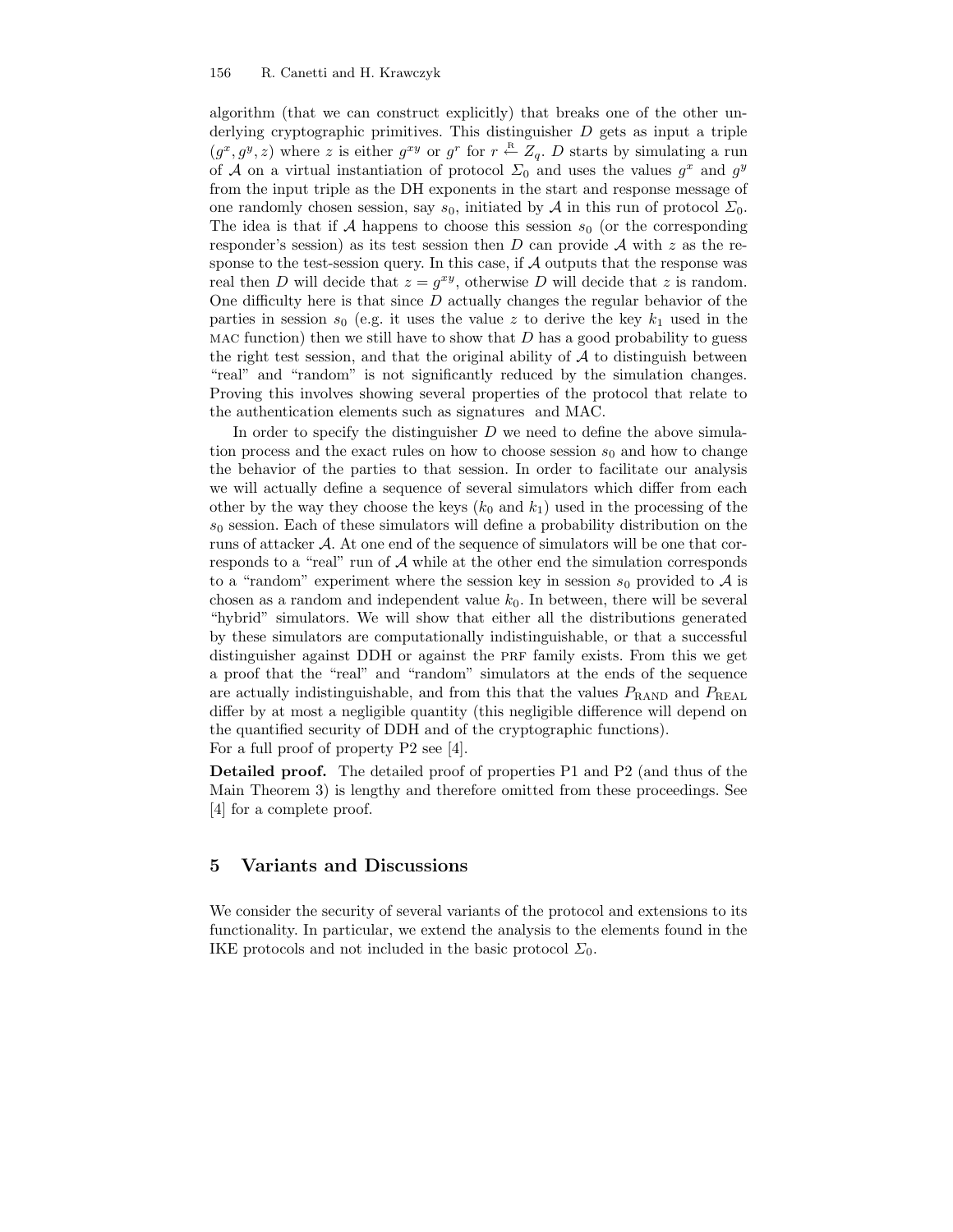#### 5.1 Eliminating the initiator and responder tags in  $\Sigma_0$

In protocol  $\Sigma_0$  the initiator and responder include under their signatures and MAC a special tag "0" and "1", respectively. Here we show that protocol  $\Sigma_0$ " defined identically to  $\Sigma_0$  except for the lack of these tags is still secure. (We stress that the signature modes of IKE do not use these tags; this is one main reason to provide the analysis here without tags.)

For lack of space the rest of this subsection is omitted from these proceedings  $(see [4]).$ 

## 5.2 Putting the MAC under the signature

One seemingly significant difference between protocol  $\Sigma_0$  and IKE signaturemode is that in the latter the mac tag is not sent separately but rather it is computed under the signature operation. That is, in the response message of IKE the responder does not send  $\text{SIG}_r({}^n1^n, s, g^x, g^y)$ ,  $\text{MAC}_{k_1}({}^n1^n, s, ID_r)$ , as in  $\Sigma_0$ , but rather sends the value  $\text{SIG}_r(\text{MAC}_{k_1}(s, g^x, g^y, ID_r))$ . Similarly, the pair of signature-mac is replaced in the finish message by the value  $\text{sig}_i(\text{MAC}_{k_1}(s, g^y, g^x, g^z))$  $ID<sub>i</sub>$ )). The reason for this inclusion of the MAC under the signature in IKE is twofold: to save the extra space taken by the mac tag and to provide a message format consistent with other authentication modes of IKE.<sup>3</sup>

Fortunately, the analysis of the protocol when the mac goes under the signature is essentially the same as the simplified  $\Sigma_0$  version analyzed before. The analysis adaptation is straightforward and is based in the following simple fact.

**Lemma 1.** If SIG is a secure signature scheme and MAC a secure message authentication function then it is infeasible for an attacker to find different messages M and M' such that for a randomly chosen secret MAC-key  $k_1$  the attacker can compute  $\text{sig}(\text{MAC}_{k_1}(M'))$  even after seeing  $\text{sig}(\text{MAC}_{k_1}(M)).$ 

Indeed, if the attacker can do that then either  $\text{MAC}_{k_1}(M') \neq \text{MAC}_{k_1}(M)$  with significant probability and this results in a signature forgery strategy, or  $\text{MAC}_{k_1}(M')$  $=$  MAC<sub>k<sub>1</sub></sub>(M) with significant probability in which case the attacker has a strategy to break the MAC. (Note that the attacker cannot choose  $k_1$ ; if it could, the lemma would not hold.)

This lemma implies that all the arguments in our proofs of Section 4 that use the unforgeability of signatures remain valid in this case. More precisely, they are extended through the above lemma to claim that if an attack is successful then either the signature scheme or the mac are broken (the cases where the weakness comes from the insecurity of either the PRF family or the DDH assumption are treated identically as in the proof of  $\Sigma_0$ ).

IKE's aggressive mode. With the above changes, in which the mac is included under the signature and the "0"/"1" tags are not included,  $\Sigma_0$  becomes

<sup>3</sup> For example, the IKE mode where authentication is provided by a pre-shared key is obtained from the signature mode by using the same mac expression but without applying the signature on it (in this case the mac key is derived from the pre-shared key).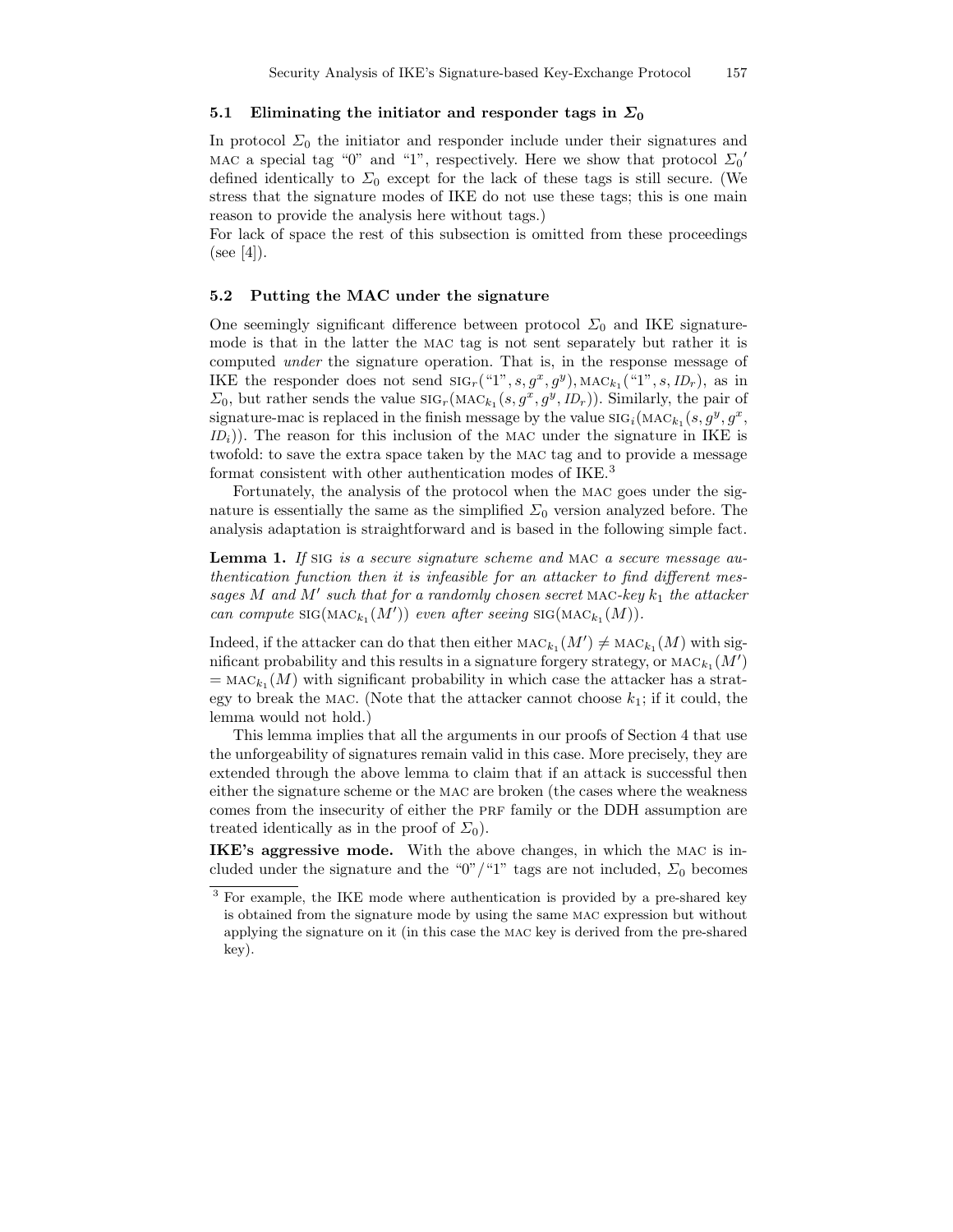basically the so called "aggressive mode of signature authentication" which is one of the two IKE's protocols based on authentication via digital signatures. One additional difference is that the IKE protocol uses the function PRF itself to implement the mac function. Since a pseudorandom family is always a secure MAC then this implementation preserves security (in this case the key to the PRF is  $g^{xy}$  itself as in the other uses of this function in the protocol; the protocol also makes sure that the input to PRF when used as MAC is different that the inputs used for key derivation).

#### 5.3 Encrypting the identities

Here we consider the augmentation of  $\Sigma_0$  for providing identity concealment over the network. We present the main ideas behind our treatment, and omit much of the formal and technical issues.

We start by considering the following variant of protocol  $\Sigma_0$ . Before transmitting the response message, the responder computes a key  $k_2 = \text{PRF}_{g^{xy}}(2)$  and encrypts under key  $k_2$  the response message excluding s and  $g<sup>y</sup>$ . That is, the response message is changed to  $s, g^y$ ,  $\text{ENC}_{k_2}(ID_r, \text{SIG}_r({}^\text{``}1", s, g^x, g^y), \text{MAC}_{k_1}({}^\text{``}1", s, g^y)$  $ID<sub>r</sub>$ )) where ENC is a symmetric-key encryption algorithm. Upon receiving the response message the initiator computes the key  $k_2$  as above, decrypts the incoming message with this key, and then follows with the regular verification operations of  $\Sigma_0$ . If successful, it prepares the finish message as in  $\Sigma_0$  but sends it encrypted under  $ENC_{k_2}$  (only s is sent in the clear). Upon reception of this message the responder decrypts it and follows with the regular operations of  $\Sigma_0$ .

The main goal of this use of encryption is to protect the identities of the peers from disclosure over the network (at least in cases that these identities are not uniquely derivable from the visible (say, IP) address from which communication takes place). We first argue that the addition of encryption preserves the SK-security of the protocol. Then we claim that the encryption provides semantic security of the encrypted information. For the response message semantic security is provided against passive attackers only (indeed, at the point that this encryption is applied by  $ID_r$ , the initiator has not yet authenticated to  $ID_r$  so this encryption can be decrypted by whoever chose the DH exponent  $g^x$ ). For information encrypted in the finish message we can provide a stronger guarantee of security, namely, semantic security also against active attackers.

We start by claiming that the modified  $\Sigma_0$  protocol with encryption as described above satisfies Theorem 3. The basic idea is that if we were encrypting under a random key independent from the Diffie-Hellman exchange then the security of the protocol would be preserved (in particular, since the attacker itself can simulate such an independent encryption on top of  $\Sigma_0$ ). However, since we are using an encryption key that is derived from  $g^{xy}$  then we need to show that if the encryption helps the attacker in breaking the SK-security of (the encrypted)  $\Sigma_0$  then we can use this attacker to distinguish  $g^{xy}$  from a random value. Technically, this requires an adaptation of the proof of Theorem 3 (see [4] for more details).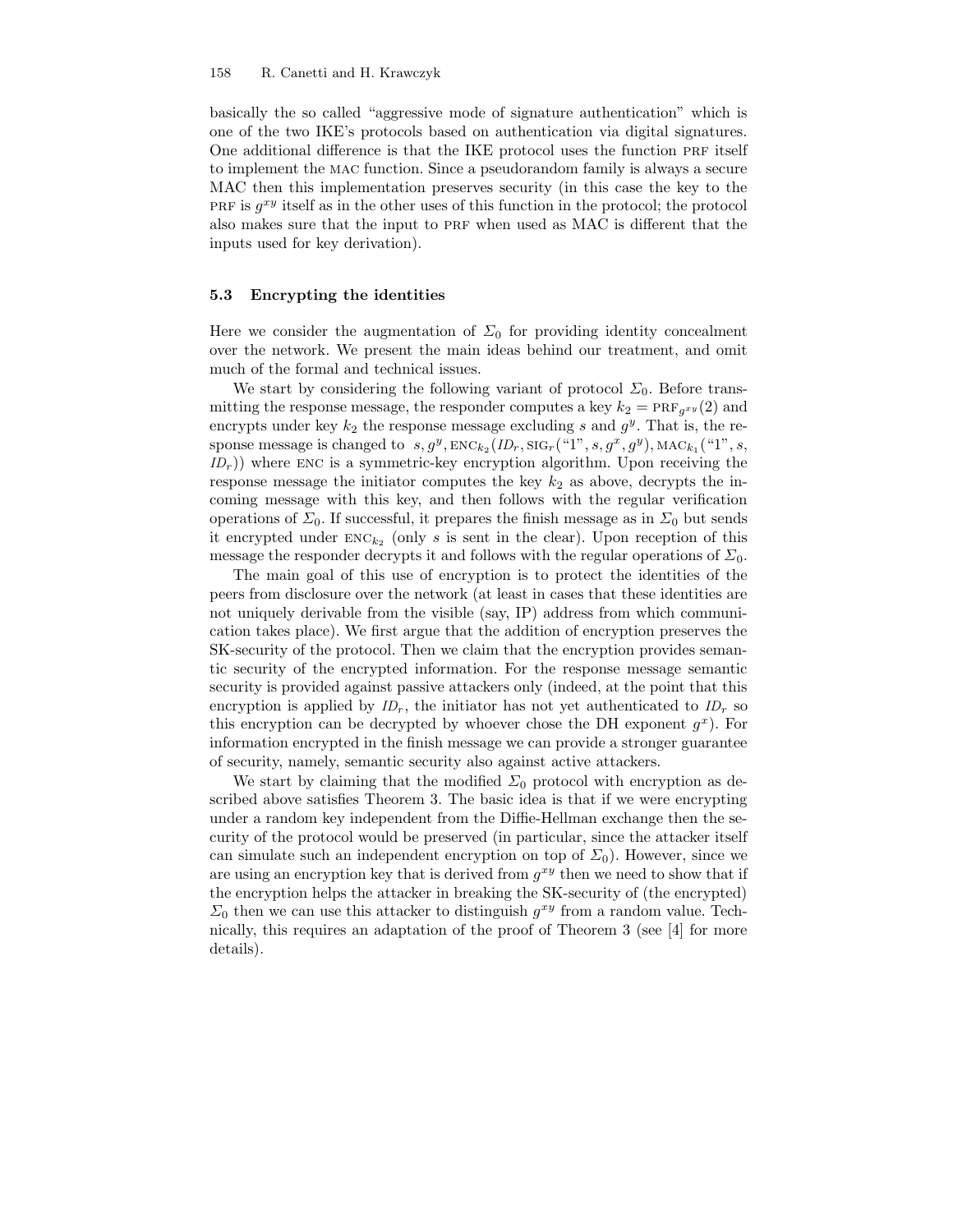In order to show secrecy protection against a passive attacker (note that a passive attacker means an eavesdropper in the network that does not collaborate with the SK-attacker which is active by definition) we consider a run of the protocol where  $k_2$  is chosen randomly. In this case semantic security against a passive attacker follows from the assumption that the encryption function (under a random secret key) is semantically secure against chosen plaintext attacks. Accounting for the fact that  $k_2$  is actually derived from  $g^{xy}$  requires an argument similar to the "hybrid simulators" technique in the proof of Theorem 3 (see [4]).

In the case of the finish message, the security guarantee is stronger and the secrecy protection can stand active attackers too (assuming a suitable encryption function secure against active attacks  $[5, 17]$ . We can show that for any complete session  $(ID_i, s, ID_r)$  that is not exposed by the attacker (i.e., neither this session or its matching session are corrupted), breaking the semantic security of the information transmitted under  $ENC_{k_2}$  in the finish message of session  $(ID_i, s)$ implies a distinguishing test between  $k_2$  and a random (encryption) key. This in turn can be used to build an attack against the SK-security of the protocol or against one of its underlying cryptographic primitives.

## 5.4 A four message variant: IKE main mode

Here we study a four-message variant of the  $\Sigma_0$  protocol. The interest in this protocol is two-fold: on one hand, if encryption is added to it (as discussed below) it allows concealing the responder's identity from active attackers and the initiator's identity from passive attacks. This is in contrast to  $\Sigma_0$  where the strong active protection is provided to the initiator's identity (see Section 5.3). The other source of interest for this protocol is that it actually represents the core cryptographic skeleton of the so called "main mode with signature authentication" in IKE (which is one of the two signature-based protocols in IKE – see Section 5.2 for a discussion of the other IKE variant).

The four-message protocol, denoted  $\Sigma_1$ , is similar to  $\Sigma_0$  except that the responder delays its authentication (via  $\text{SiG}_r$ ) to a fourth message.

 $I \rightarrow R: s, g^x$  $R \rightarrow I: s, g^y$  $I \to R$ :  $s, ID_i, SIG_i({}``0", s, g", g")$ ,  $MAC_{k_1}({}``0", s, ID_i)$  $R\rightarrow I$ :  $s, ID_r, SIG_r("1", s, g^x, g^y), MAC_{k_1}("1", s, ID_r)$ 

The security analysis of  $\Sigma_1$  is similar to that of  $\Sigma_0$  as presented in Section 4. It follows the same basic logic and structure of that proof but it requires some changes due to the addition of the fourth message and the fact that the responder authenticates after the initiator. The adaptation, however, of the previous proof to this new protocol is mostly straightforward. The details are omitted. One important point to note is that in this case (as opposed to  $\Sigma_0$  – see Section 5.1) the use of the tags "0" and "1" is essential for security; at least if one regards reflection attacks (where the attacker impersonates the initiator of the exchange as responder by just replying to each of the initiator's messages with exactly the same message) as a real security threat (see discussion below).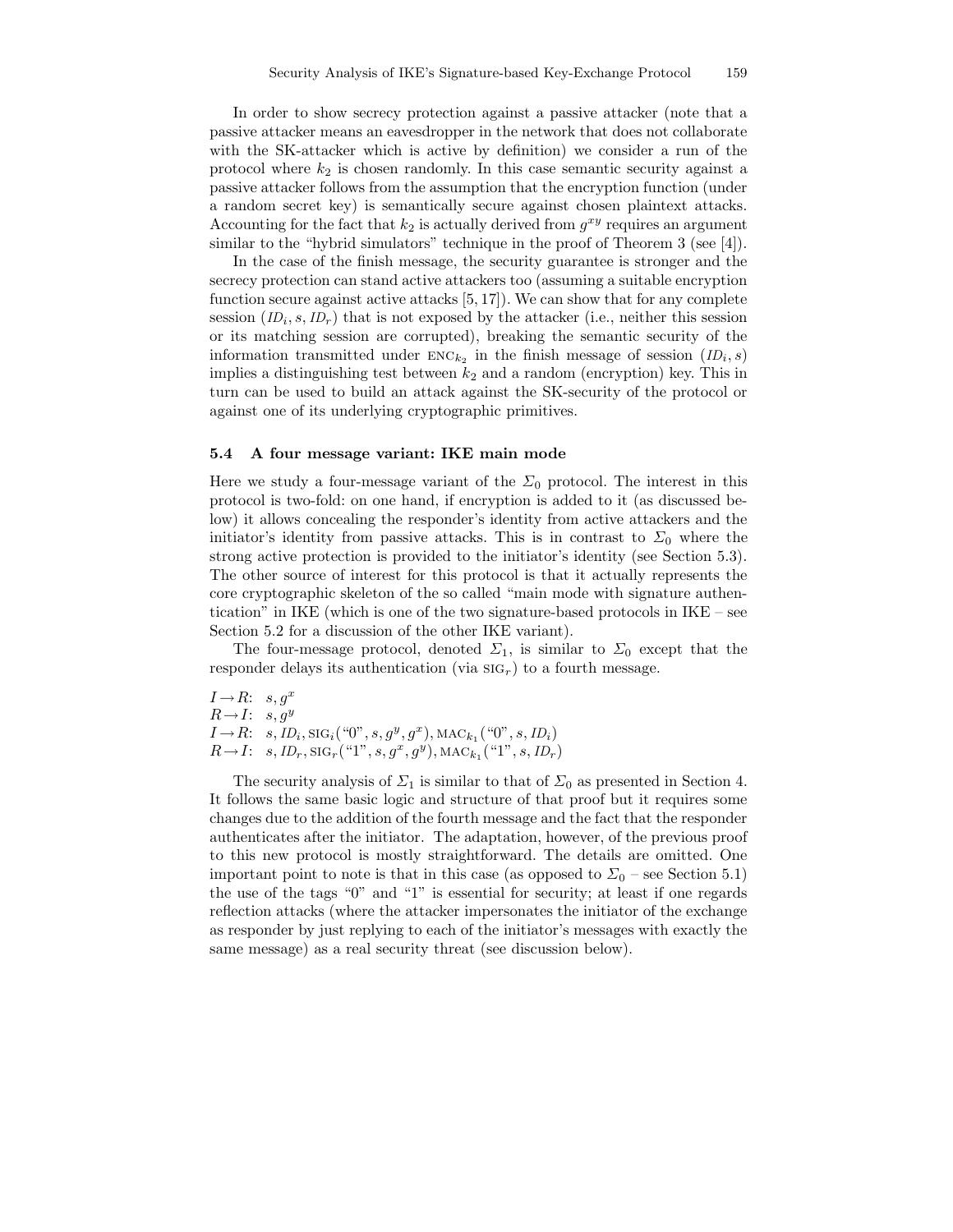#### 160 R. Canetti and H. Krawczyk

Providing identity concealment in  $\Sigma_1$  is possible via the encryption of the last two messages of the protocol (under a key  $k_2 = \text{PRF}_{g^{xy}}(2)$  as in Section 5.3). In this case, the identity  $ID<sub>r</sub>$  is protected against active attacks, while  $ID<sub>i</sub>$  against passive attackers.

**IKE's main mode.** Protocol  $\Sigma_1$  with the MAC included under the signature (as in Section 5.2), with encryption of the last two messages (not including the session-id s), and without the " $0$ ", "1" tags is essentially the "main mode signature authentication" in IKE. (There are some other secondary differences such as: (i) the session id s equals a pair  $s_1, s_2$ , where  $s_1, s_2$  are "cookies" exchanged between the parties in two additional messages preceding the above four-message exchange, and (ii) the MAC function is implemented using  $\text{PRF}_{g^{xy}}$ ). Our analysis here applies to this IKE protocol except for the fact that IKE does not use the "0", "1" tags and thus it is open to reflection attacks. We note that without the use of these tags the protocol can be proven secure in our model if exchanges from a party with itself are considered invalid, or if the initiator verifies, for example, that the incoming DH exponent in the second message differs from the one sent in the initial message. From a practical point of view, these potential reflection attacks have been regarded as no real threats in the context of IKE; in particular based on other details of the IKE specification, such as the way encryption is specified, that make these attacks unrealistic. Yet, the addition of tags as in  $\Sigma_1$  would have been advisable to close these "design holes" even if currently considered as theoretical threats only.

Note: In case that the MAC goes under the signature (as in IKE and in Section 5.2) then the "0", "1" tags can go under the MAC only. Moreover, in this case one can dispense of these tags and use instead different (and computationally independent) keys  $k_1$  and  $k'_1$  to key the MAC going from  $ID_i$  to  $ID_r$  and from  $ID<sub>r</sub>$  to  $ID<sub>i</sub>$ , respectively.

### 5.5 Not signing the peer's DH exponent

The protocols as presented before take care of signing each party's own DH exponent as well as the peer's DH exponent. While the former is strictly necessary for security (against "man in the middle" attacks), the later is not essential and is used mainly for simplifying the proofs. If the peer's exponent is not included under the signature then the proofs become more involved since the essential binding between  $g^x$  and  $g^y$  cannot be argued directly but via a binding of these exponents to the session id.

# References

- 1. M. Bellare, R. Canetti and H. Krawczyk, "A modular approach to the design and analysis of authentication and key-exchange protocols", 30th STOC, 1998.
- 2. M. Bellare and P. Rogaway, "Entity authentication and key distribution", Advances in Cryptology, - CRYPTO'93, Lecture Notes in Computer Science Vol. 773, D. Stinson ed, Springer-Verlag, 1994, pp. 232-249.